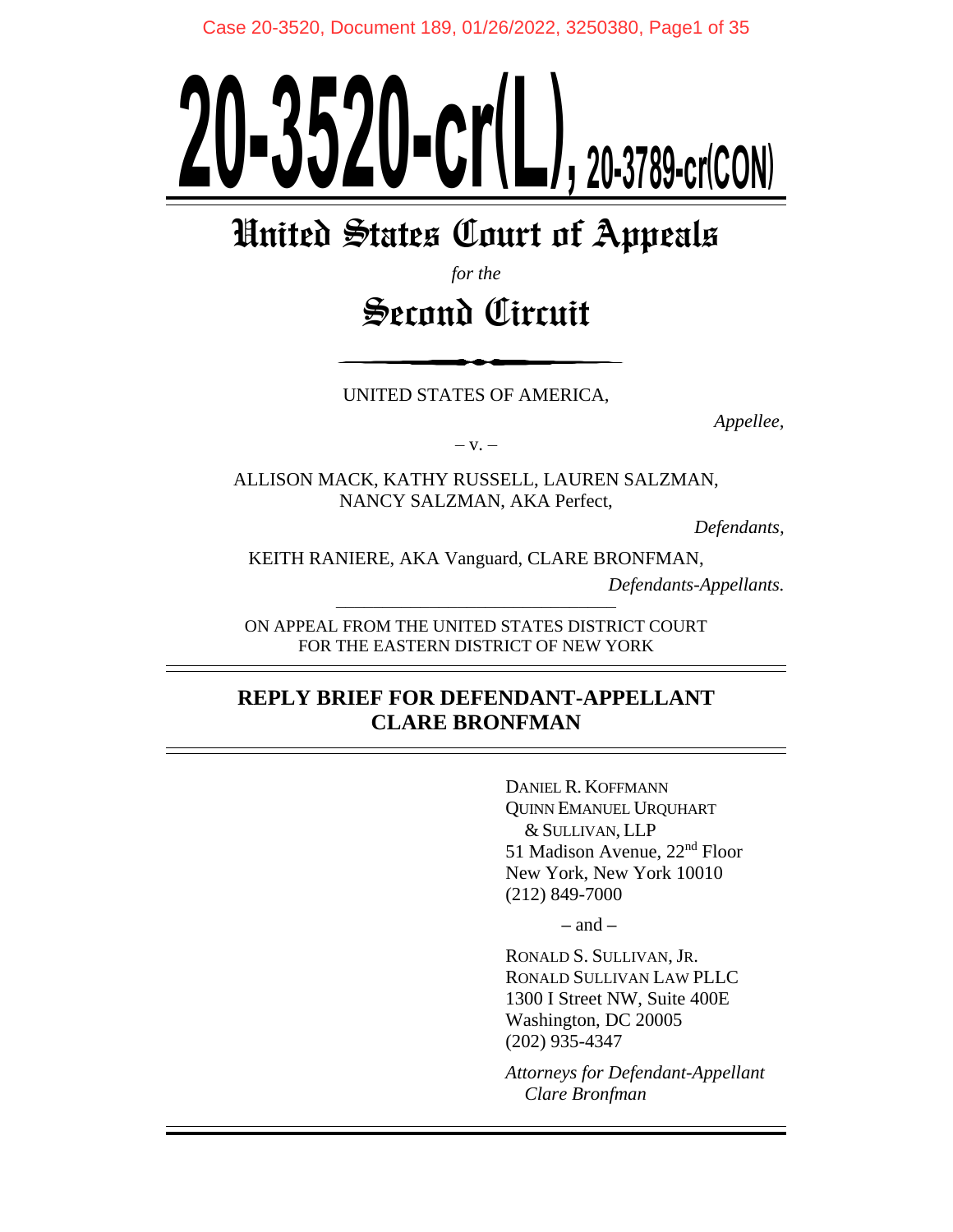# **TABLE OF CONTENTS**

# **Page**

| I.  | THE DISTRICT COURT COMMITTED REVERSIBLE ERROR<br>BOTH IN FINDING THAT CLARE BRONFMAN WAS<br>WILLFULLY BLIND TO DOS AND IN PUNISHING HER ON |                                                                                                                      |                                                                                                                         |  |  |  |  |
|-----|--------------------------------------------------------------------------------------------------------------------------------------------|----------------------------------------------------------------------------------------------------------------------|-------------------------------------------------------------------------------------------------------------------------|--|--|--|--|
|     | A <sub>1</sub>                                                                                                                             | The District Court Clearly Erred When It Found Ms. Bronfman                                                          |                                                                                                                         |  |  |  |  |
|     |                                                                                                                                            | 1.                                                                                                                   | The government's tortuous reconstruction of the district                                                                |  |  |  |  |
|     |                                                                                                                                            | 2.                                                                                                                   | The government's failure to defend the district court's<br>willful-blindness finding is a concession that it is clearly |  |  |  |  |
|     |                                                                                                                                            | 3.                                                                                                                   | The government's concession renders its responses to<br>Ms. Bronfman's Guidelines and unfair-surprise                   |  |  |  |  |
|     | <b>B.</b>                                                                                                                                  | The District Court's Erroneous Willful-Blindness Finding                                                             |                                                                                                                         |  |  |  |  |
|     | $\mathcal{C}$ .                                                                                                                            | This Court Should Reject The Government's Suggestion That<br>Ms. Bronfman May Be Punished Based On Conduct For Which |                                                                                                                         |  |  |  |  |
| II. | <b>CLARE BRONFMAN'S 81-MONTH SENTENCE CREATES</b><br>UNWARRANTED SENTENCING DISPARITIES THAT AMOUNT                                        |                                                                                                                      |                                                                                                                         |  |  |  |  |
|     |                                                                                                                                            |                                                                                                                      |                                                                                                                         |  |  |  |  |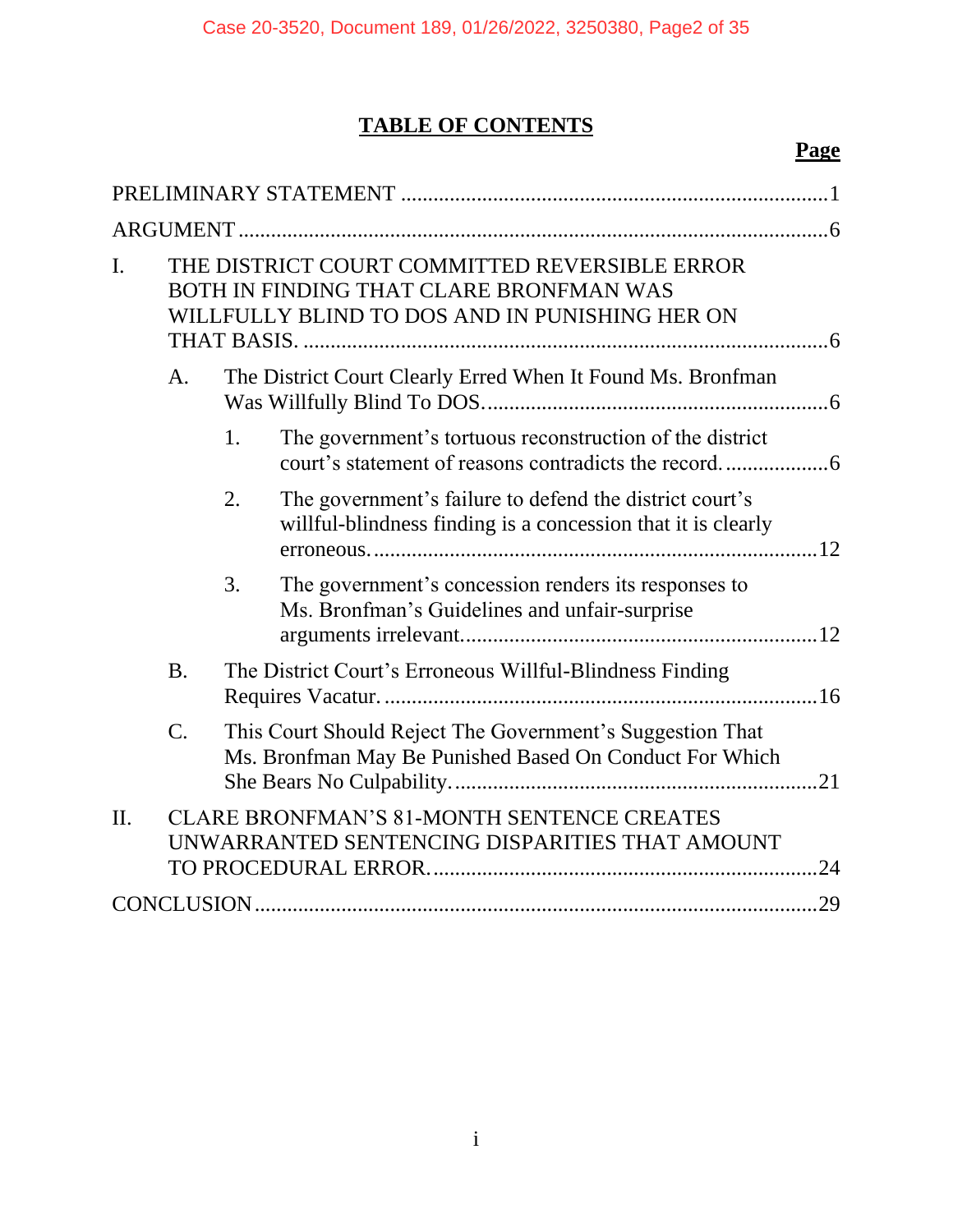# **TABLE OF AUTHORITIES**

# **Page(s)**

# **Cases**

| Earley v. Murray,                |
|----------------------------------|
| Gall v. United States,           |
| Graham v. Fla.,                  |
| Kimbrough v. United States,      |
| Norton v. Sam's Club,            |
| United States v. Aldeen,         |
| United States v. Brass,          |
| United States v. Cavera,         |
| United States v. Cossey,         |
| United States v. Dean,           |
| United States v. Delacruz,       |
| United States v. Dorvee,         |
| United States v. Esso,           |
| United States v. Fleming,<br>.15 |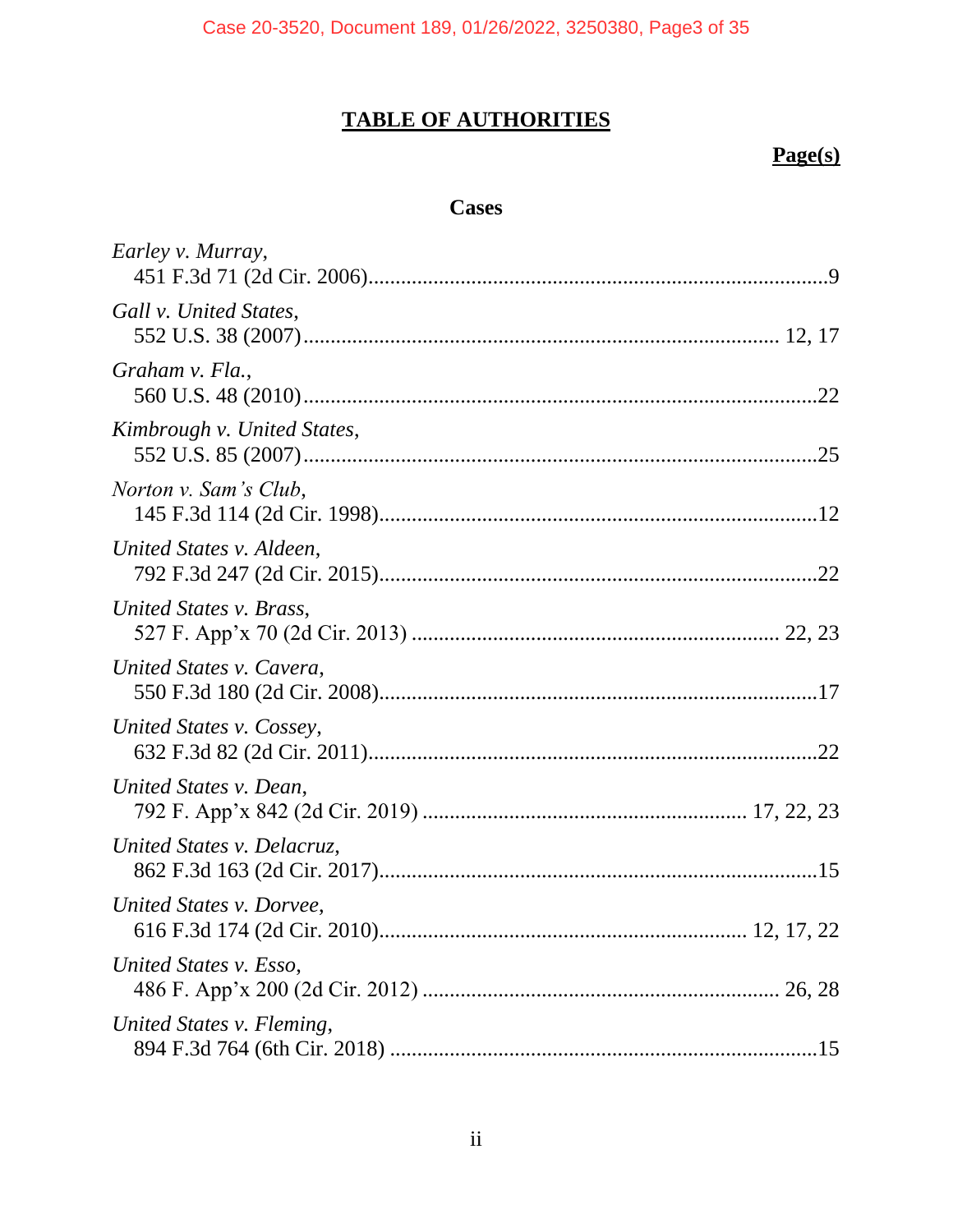# **Statutory Authorities**

|--|--|--|--|--|--|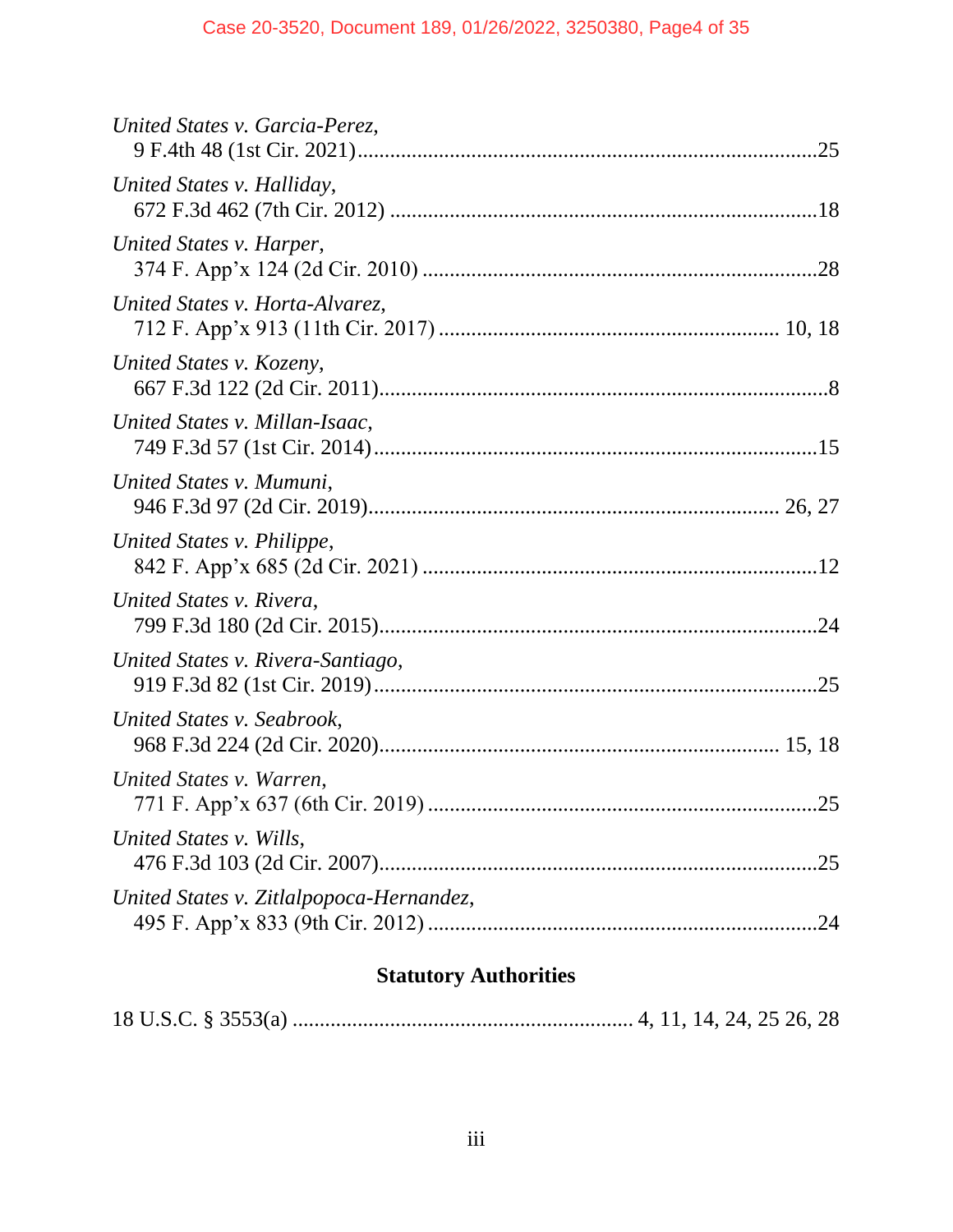# **Additional Authorities**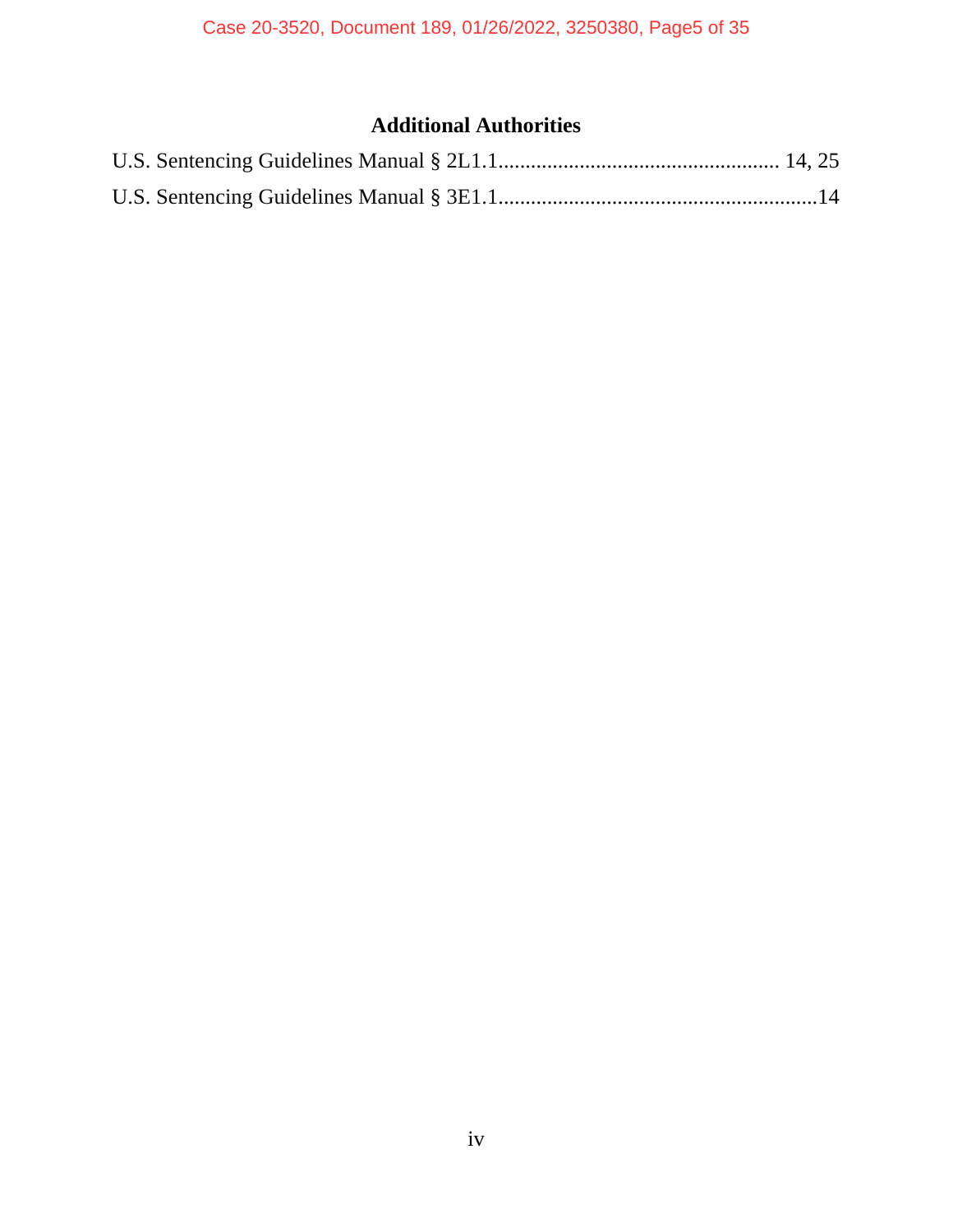#### **PRELIMINARY STATEMENT**

<span id="page-5-0"></span>In the narrow portion of its brief that addresses Appellant Clare Bronfman's sentence, the government engages in revisionist history, attacks strawman arguments, and fails to offer any logical defense of the defective sentencing proceeding that resulted in her extraordinary 81-month sentence. The Court should reject the government's arguments and its years-long effort to tie Clare Bronfman to allegations of sex slavery, blackmail, and worse. Ms. Bronfman, like thousands of others around the world, was an active member of NXIVM and a zealous proponent of its teachings. But NXIVM is not DOS. Ms. Bronfman never participated in DOS, knew nothing about it, and cannot in any legitimate way be said to be culpable for it. Yet she faces years in prison because the district court saw fit to impose a sentence three times the Guidelines range based on incoherent reasoning and clearly erroneous findings that linked her to DOS. This Court should not tolerate such procedural error.

The government's primary argument is that the district court did not punish Ms. Bronfman based on a finding that she was willfully blind to DOS. That blinks reality. The transcript speaks for itself:

> [W]hile she might not have known about DOS before receiving the collateral e-mails in September 2017, *I find it clear that in her own words, she did not want to know either*.

> > 1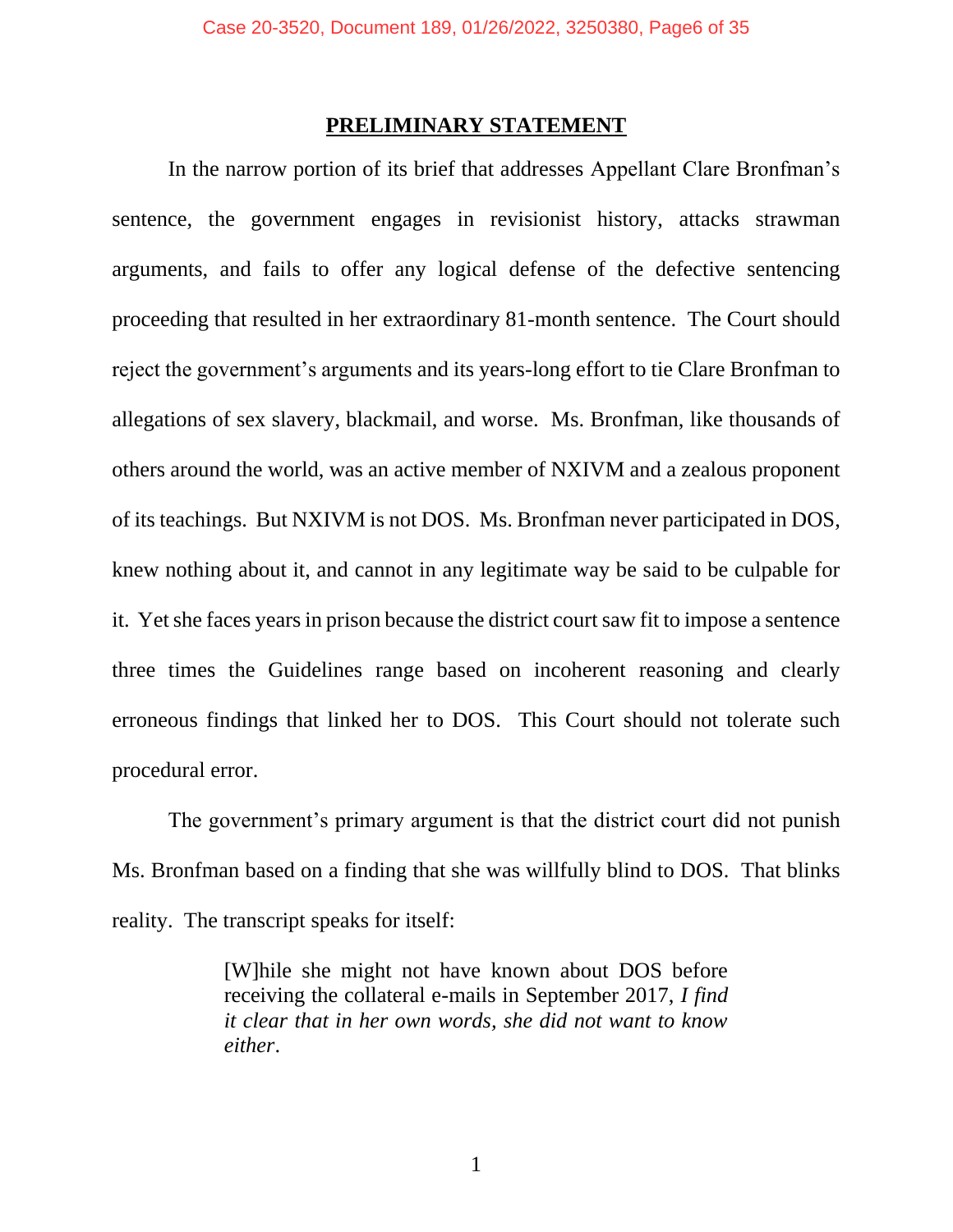In determining an appropriate sentence I *also* considered the need for a sentence that I impose to reflect the seriousness of the offense, promote respect for the law and provide just punishment.

…

She maintains that she was an innocent bystander to Raniere's abhorrent conduct, completely blind to Raniere's crimes and the sex trafficking that occurred within the Nxivm community. As I have said, I find that *any such blindness was willful and cultivated, and Ms. Bronfman's sentence can and should serve to deter other people who find themselves in situations in which they can chose to either confront or avert their gaze* from the harm brought by their actions and the actions of those to whom they are close.

 $(SPA126-28$  (emphases added).)<sup>1</sup> The government's mental gymnastics and belabored attempts to spin the transcript cannot overcome the record. There can be no legitimate dispute that the district court found that Ms. Bronfman was willfully blind to DOS, nor that this finding affected the court's determination of her sentence.

Nor can there be any dispute that the court's willful-blindness finding was clearly erroneous. The government does not even attempt to justify it—it offers no argument whatsoever that there is a basis to find that Ms. Bronfman was willfully blind to DOS. The best the government can do is to argue that, although "the court used the phrase 'willful blindness' to describe Bronfman's behavior"—and did so

<sup>1</sup> Citations to "SPA" refer to the special appendix submitted with Ms. Bronfman's principal brief (Dkt. No. 69); "A" to the appendix submitted with Ms. Bronfman's principal brief (Dkt. Nos. 67–68); and "SBA" to the supplemental appendix submitted with Ms. Bronfman's supplemental principal brief (Dkt. No. 138).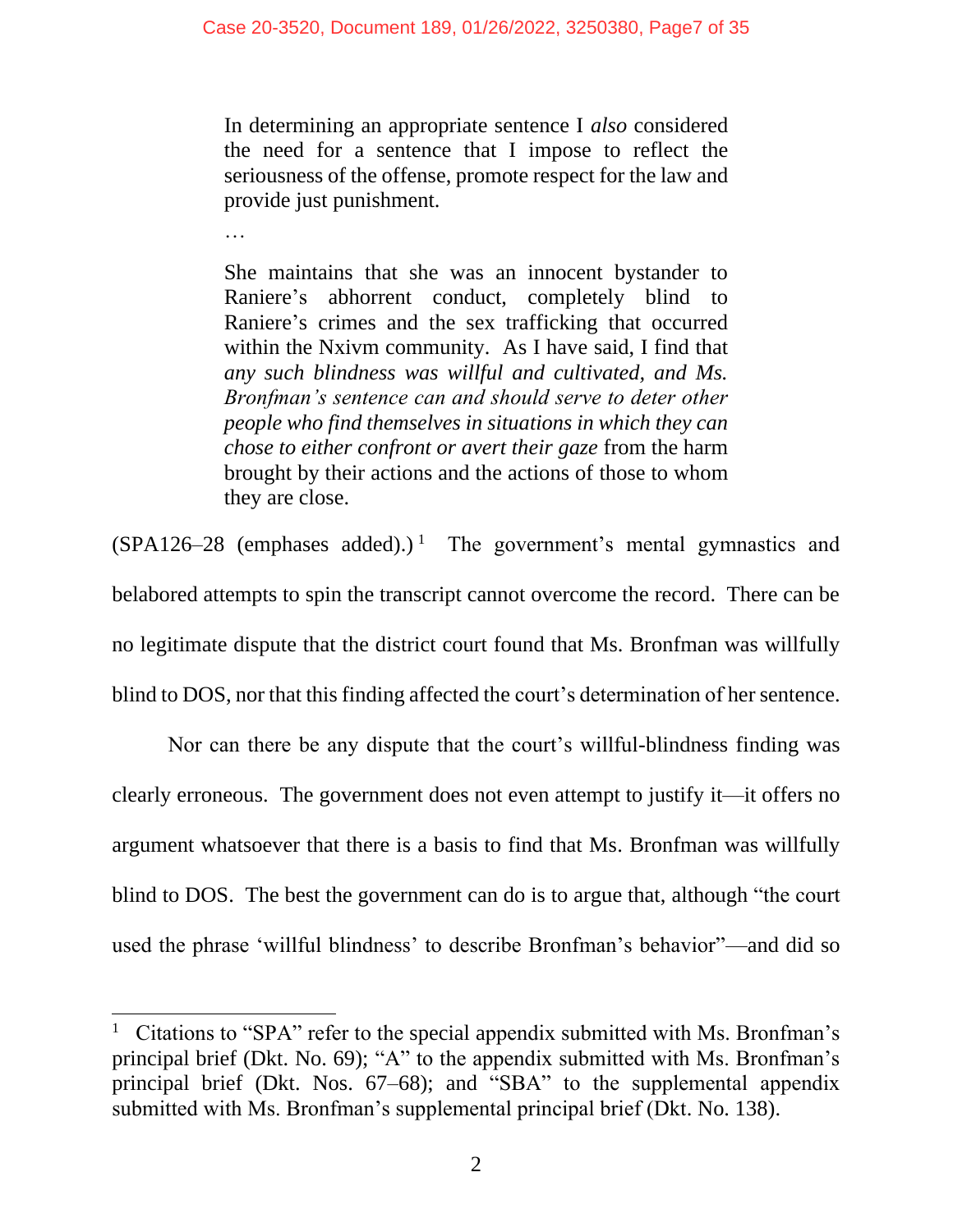#### Case 20-3520, Document 189, 01/26/2022, 3250380, Page8 of 35

explicitly "in the context of DOS"—the court didn't really mean it. Instead, the government suggests, when the district court referred to the well-known legal concept that imputes culpability to a person who, like Clare Bronfman, lacked actual knowledge of the conduct at issue, the court was referring to Ms. Bronfman's state of mind "after she had actual knowledge of DOS." Government Brief 140–43. Not so. The district court's reliance on the concept of willful blindness was part of its justification for punishing Ms. Bronfman for DOS notwithstanding that she knew nothing about it and had nothing to do with it. The district court meant what it said, and it said what it meant. The government cannot salvage a prison sentence three times the Guidelines range by rewriting the record or redefining willful blindness.

The government is equally off base when it repeatedly suggests that the district court did not find that Ms. Bronfman bore culpability for DOS. The court plainly did so. It permitted eight former members of DOS, who had no connection whatsoever to Ms. Bronfman's offense conduct, to testify at length at her sentencing about their experiences in DOS. (SPA16–67.) The court delivered its own lengthy description of DOS and stated that DOS was "relevant context for [its] analysis of the appropriate sentence for Ms. Bronfman." (SPA101–04.) It stated that this "context … places her in an [altogether] different category from other defendants convicted of the same offenses." (SPA129.) It linked Jane Doe 12's subsequent "recruit[ment] into an organization like DOS" to "the kind of pressure and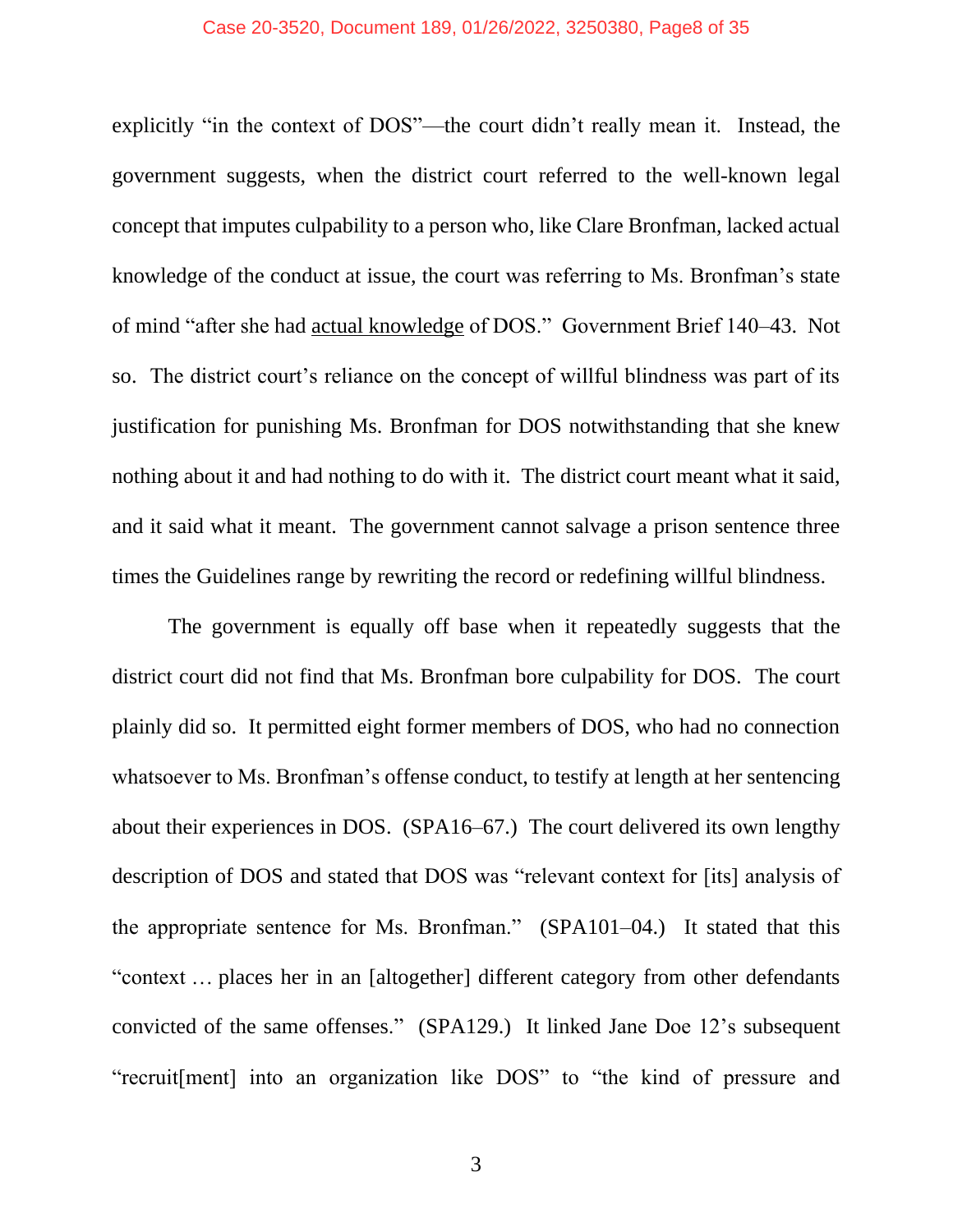#### Case 20-3520, Document 189, 01/26/2022, 3250380, Page9 of 35

mistreatment that [she] was subjected to by Ms. Bronfman," suggesting it made Jane Doe 12 "susceptible to be recruited into an organization like DOS." (SPA109.) Had the district court not believed that Ms. Bronfman bore culpability for DOS, none of this would have been relevant or appropriate to discuss at her sentencing. And, lest there be any doubt, the court stated explicitly that "Ms. Bronfman's sentence can and should serve to deter other people" who are willfully blind to conduct like "sex trafficking" and the other "abhorrent conduct" alleged in this case. (SPA127.)

Nor, as the government suggests, does it make any difference whether the district court discussed Ms. Bronfman's ostensible willful blindness in the context of her "history and characteristics" or in the context of the "nature and circumstances" of her offense. A clear factual error affecting a sentence requires vacatur whether the error relates to the first prong of Section 3553(a)(1) or the second. The government is splitting hairs, to no relevant end.

The government also halfheartedly argues that DOS, and Ms. Bronfman's ostensible willful blindness to it, were not central to the district court's assessment of the appropriate sentence. This Court can read the transcript for itself and see the importance that DOS played in the district court's decision to imprison Clare Bronfman for three times longer than the upper end of the Guidelines range. In any event, the additional justifications that the district court briefly mentioned no more support that draconian sentence than the misguided willful-blindness rationale does.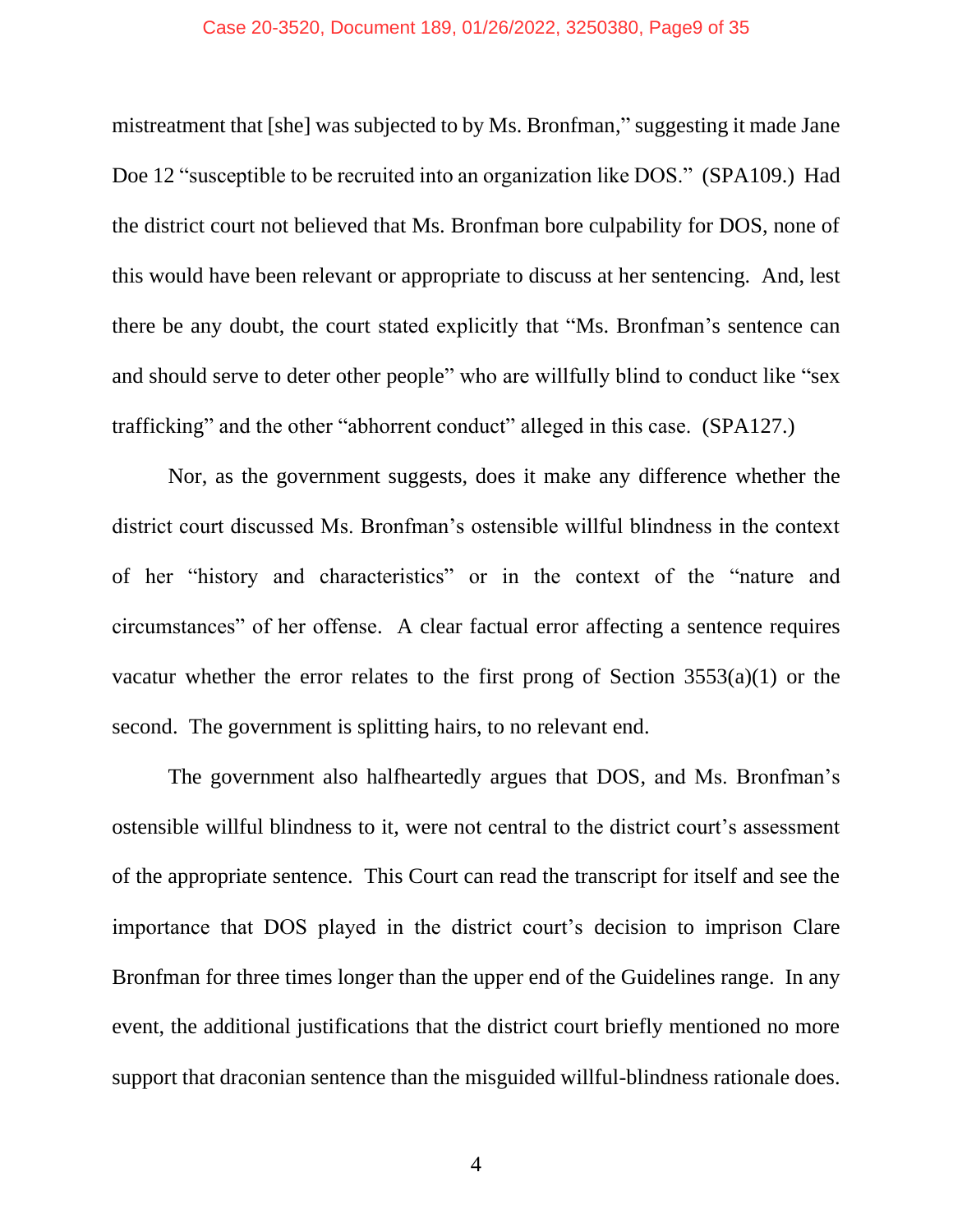Finally, the government fails to address the key disconnect between the extraordinary harshness of the sentence it imposed on Ms. Bronfman and the sentences imposed on similarly situated defendants around the country. The government argues that "the extraordinary and unique facts underlying and surrounding [Ms. Bronfman's] offenses" make it impracticable to compare her sentence to others convicted of the same offenses. *See* Government Brief 138. Yet when the district court faced those same "extraordinary and unique facts" in sentencing Ms. Bronfman's codefendants, it imposed sentences that were extraordinarily lenient by comparison. In doing so, the district court undermined any suggestion that Ms. Bronfman's case was such an outlier that it warranted such an extraordinary disparity from similarly situated defendants. In any event, the district court's premise was wrong. The Guidelines account for potential culpability arising from facts like those in this case, and as the primary tool for minimizing unwarranted sentencing disparities, the Guidelines provided the appropriate mechanism to account for the supposedly "unique and extraordinary facts" in Ms. Bronfman's case—not a 200% upward variance.

The government's strained efforts in its brief to tie Ms. Bronfman to the racketeering conduct alleged against her codefendants illustrates further that she is collateral damage in the prosecution of DOS. Nothing in the government's brief justifies the baseless findings, incoherent reasoning, and unfair procedure the district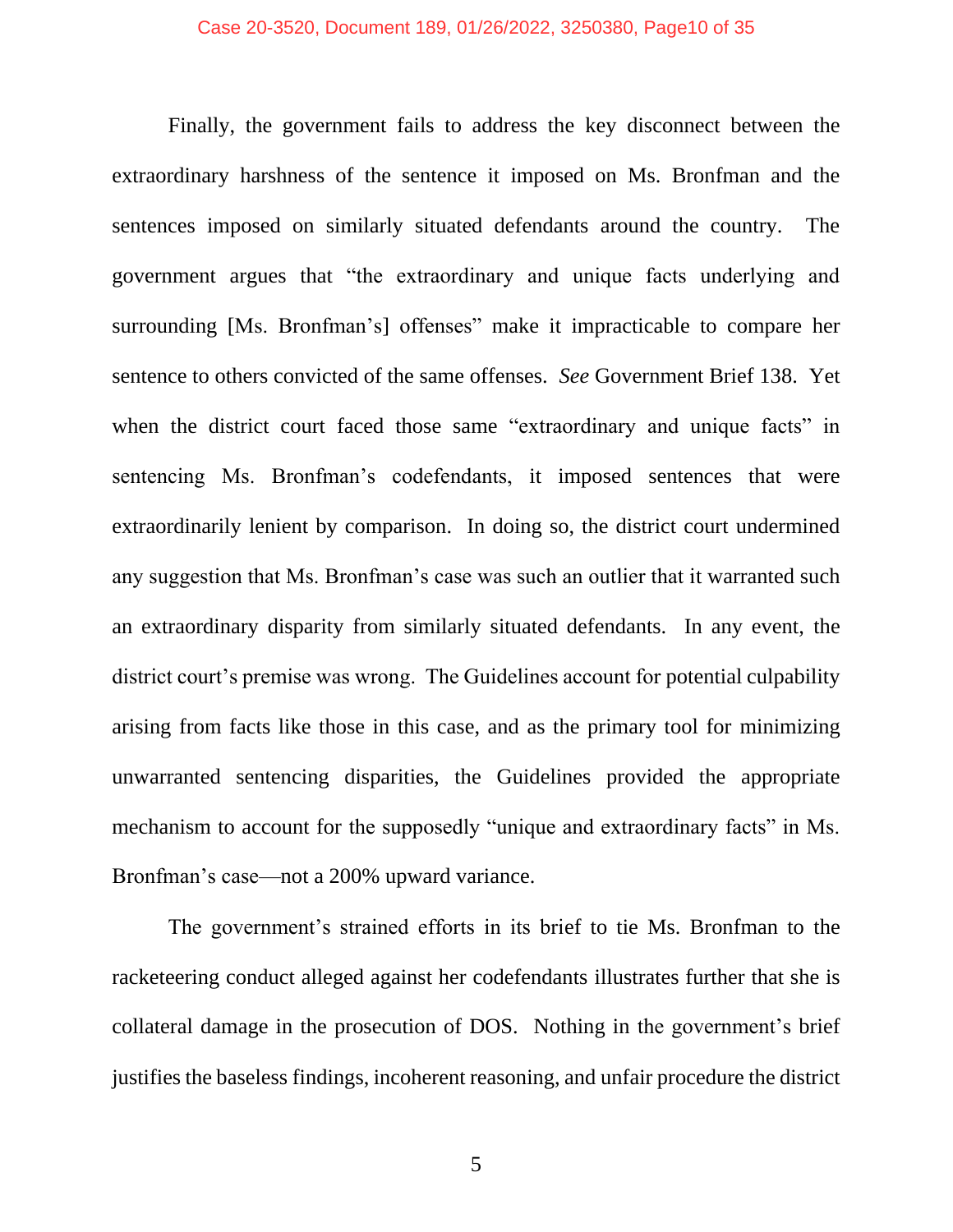court employed in imposing an 81-month sentence on Clare Bronfman. Nor can the parade of disputed and prejudicial allegations that the government repeats at length throughout its brief. The individual and cumulative impact of the procedural errors underlying Ms. Bronfman's sentence is too prejudicial to let the sentence stand. The Court should vacate and remand for resentencing.

### **ARGUMENT**

# <span id="page-10-1"></span><span id="page-10-0"></span>**I. THE DISTRICT COURT COMMITTED REVERSIBLE ERROR BOTH IN FINDING THAT CLARE BRONFMAN WAS WILLFULLY BLIND TO DOS AND IN PUNISHING HER ON THAT BASIS.**

### <span id="page-10-2"></span>**A. The District Court Clearly Erred When It Found Ms. Bronfman Was Willfully Blind To DOS.**

# **1.** *The government's tortuous reconstruction of the district court's statement of reasons contradicts the record.*

<span id="page-10-3"></span>Despite the government's best efforts to twist the transcript, there can be no legitimate dispute that the district court punished Ms. Bronfman based on its belief that she was willfully blind to DOS. It said so on the record. The court explained that, although "there is no evidence that she directly participated" in it, DOS "is relevant context for my analysis of the appropriate sentence for Ms. Bronfman." (SPA104.) It said that, in addition to other factors it "considered" in "determining an appropriate sentence," it found that, "while she might not have known about DOS before receiving the collateral e-mails in September 2017," it was "clear that in her own words, she did not want to know either." (SPA126.) And it stated that Ms. Bronfman's "blindness" both to "Raniere's abhorrent conduct … and [to] the sex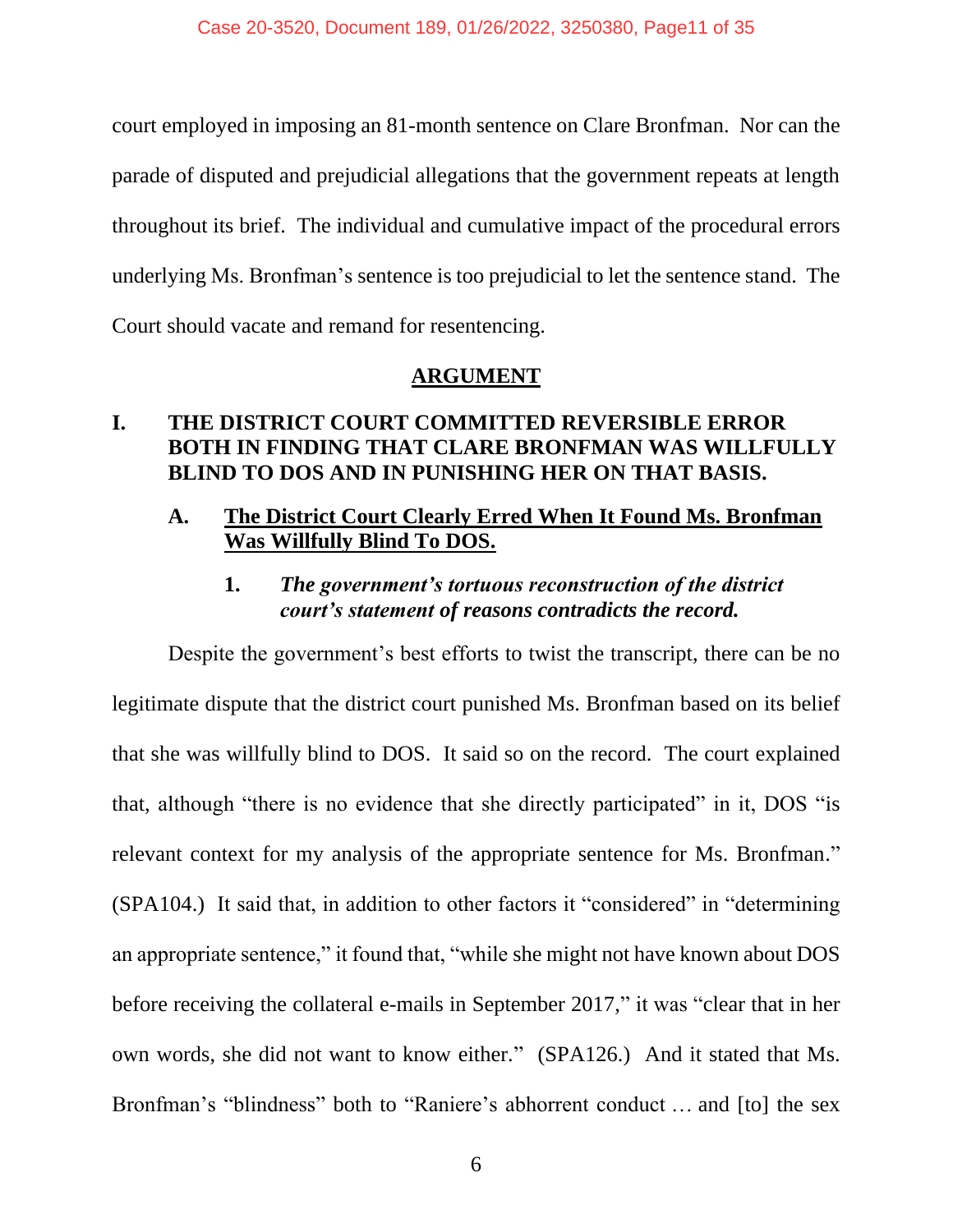#### Case 20-3520, Document 189, 01/26/2022, 3250380, Page12 of 35

trafficking that occurred within the Nxivm community" was "willful and cultivated, and Ms. Bronfman's sentence can and should serve to deter other people who find themselves in situations in which they can choose to either confront or avert their gaze from" such conduct. (SPA127–28.) DOS was front and center at Ms. Bronfman's sentencing.

The hurdle the district court had to overcome in order to punish Ms. Bronfman for what happened in DOS was that, as the district court conceded, Ms. Bronfman played no role in DOS, knew nothing about it, and made no conscious effort to provide financial support for it. There would be no justification to punish Ms. Bronfman based on DOS unless there were some basis to find her culpable for it. *See infra* 21–23. So the district court bridged the gap with its willful-blindness finding.

The government's argument to the contrary is revisionist history. It argues that when the district court found that Ms. Bronfman was willfully blind to DOS, it was not invoking the concept by which a person is found culpable of conduct of which they lack actual knowledge. *See, e.g.*, Government Brief 140 ("the court used the phrase 'willful blindness' to describe Bronfman's behavior—not her legal culpability"). Instead, the government asserts, the court was describing Ms. Bronfman's continued support of Mr. Raniere "after she [gained] actual knowledge of DOS." Government Brief 142–43.

7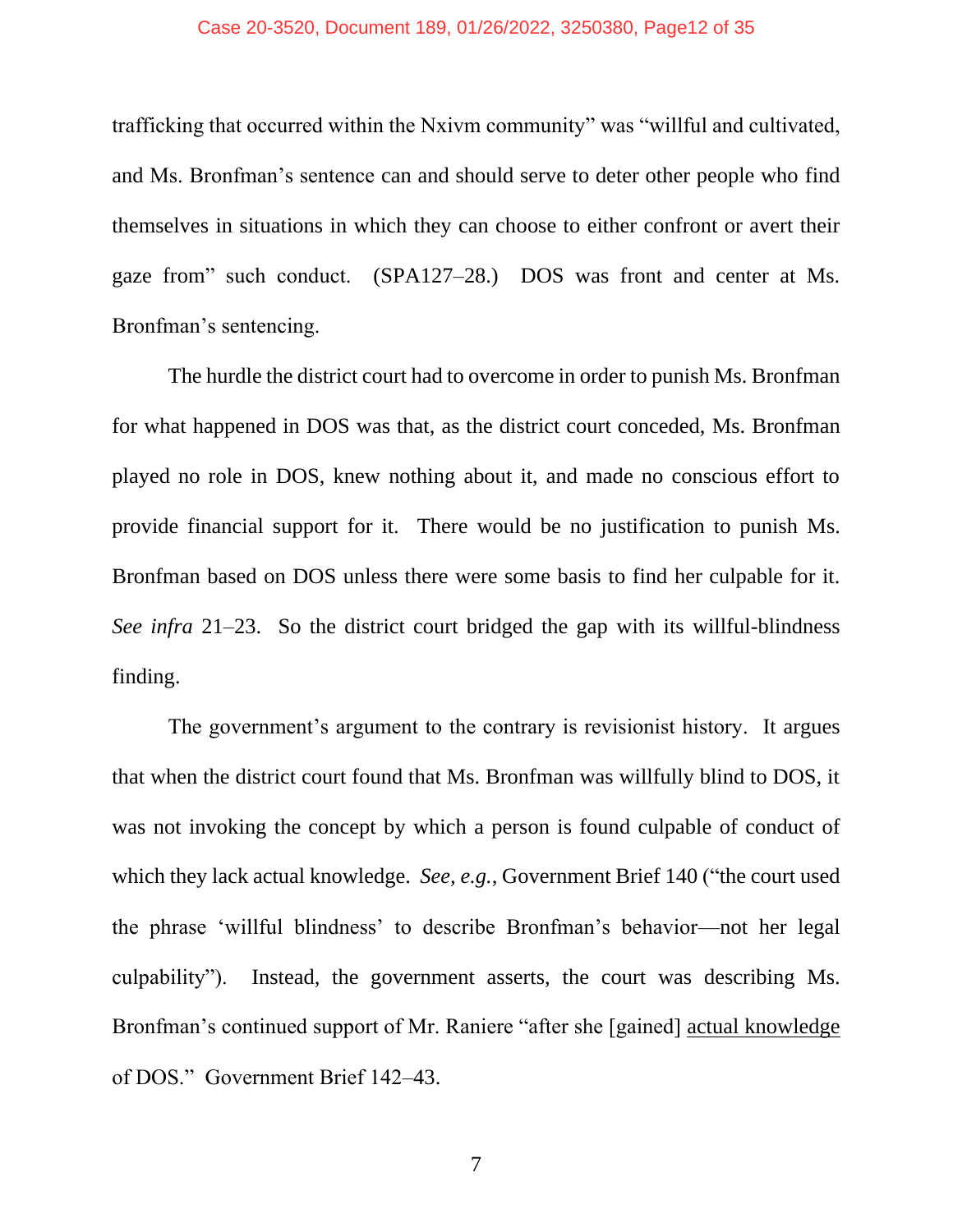#### Case 20-3520, Document 189, 01/26/2022, 3250380, Page13 of 35

This argument is absurd. The transcript directly contradicts it. The district court found that "before receiving the collateral e-mails in September 2017," Ms. Bronfman "might not have known about DOS," but "she did not want to know either." (SPA126.) The record is clear on its face that the district court was purporting to describe Bronfman's state of mind *before* she gained actual knowledge of DOS. For the government to argue that the district court "discussed Bronfman's willful blindness in the context of DOS, but only because of Ms. Bronfman's behavior after she had actual knowledge of DOS," Government Brief 142–43, is pure fantasy.

This is also clear from the fact that the alternative meaning of "willful blindness" that the government advances is incompatible with the actual meaning of that term. Under this Court's long-standing precedent, "willful blindness" imposes culpability on someone who *lacked* actual knowledge of a fact. *See United States v. Kozeny*, 667 F.3d 122, 132 (2d Cir. 2011) ("Knowledge [of a fact] may be proven [under willful-blindness doctrine] if, but only if, the person suspects the fact, realized its high probability, but refrained from obtaining the final confirmation because [she] wanted to be able to deny knowledge.");<sup>2</sup> see also Bronfman Principal Brief 31-32 (collecting cases). Contrary to the government's novel definition, willful blindness

<sup>2</sup> Unless otherwise indicated, this brief omits from quotations and citations all internal quotation marks, alterations, footnotes, and citations.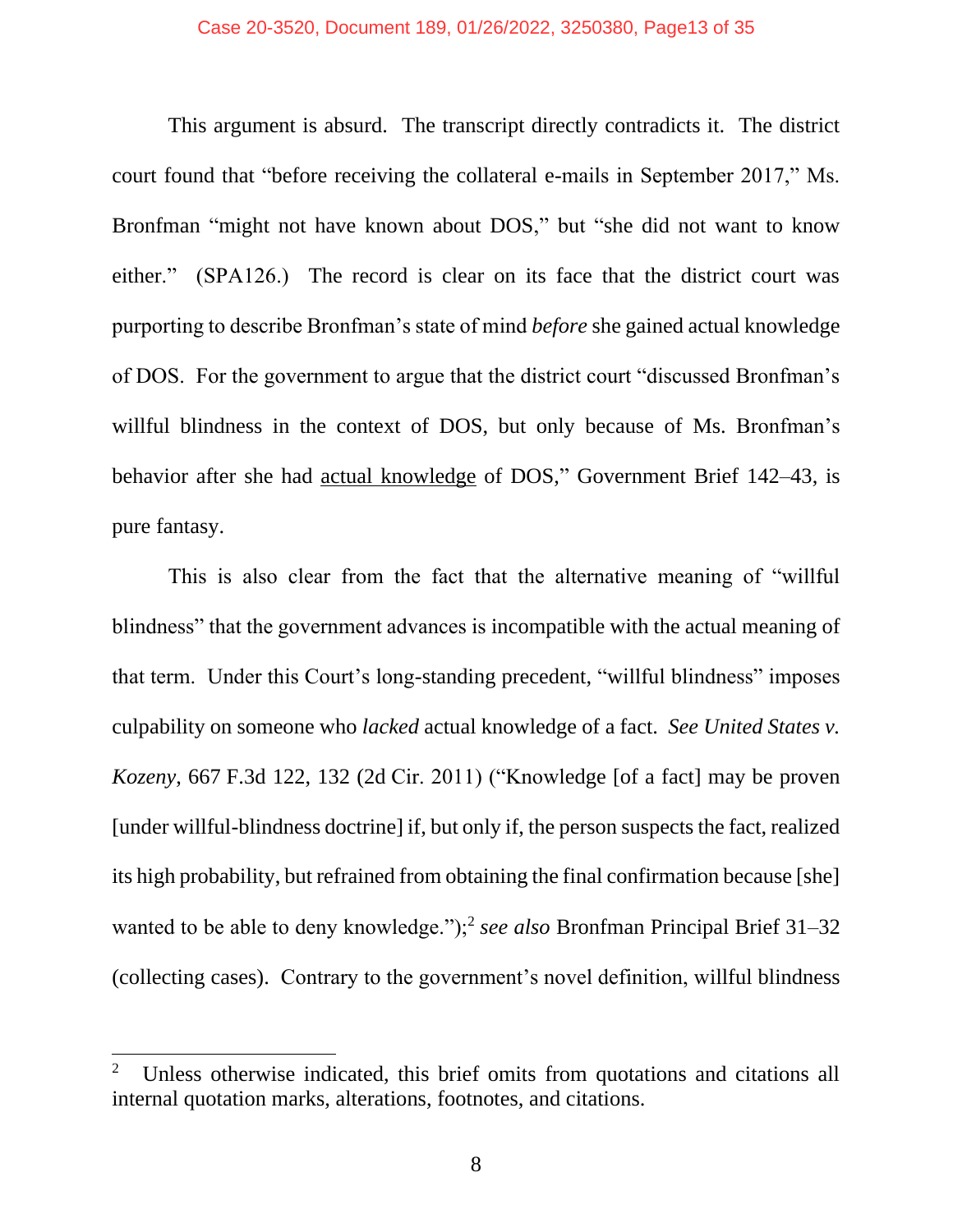#### Case 20-3520, Document 189, 01/26/2022, 3250380, Page14 of 35

has nothing to do with how a person reacts "after she [acquires] actual knowledge" of the relevant fact. Government Brief 143. Instead, a defendant's willful blindness can substitute for actual knowledge that the law otherwise would require for a finding of culpability, thereby enabling the court to ensure that the defendant does not avoid punishment simply because he stuck his head in the sand.

The transcript also demonstrates that the district court understood the prevailing definition. The court stated, for example, that it found it "particularly credible" that Ms. Bronfman was willfully blind to DOS because, in the court's view, "it would not be the first time that [she] exuded the sense that she wanted to participate in Raniere's world *while remain[ing] unaware* of its uglier aspects." (SPA125 (emphasis added).) It then found explicitly that her "blindness" to "Raniere's abhorrent conduct … and the sex trafficking that occurred within the Nxivm community … was willful and cultivated"—that "while she might not have known about DOS … she did not want to know either." (SPA126–27.) And it ensured that her punishment would be significant enough to "deter other people who find themselves in situations in which they can choose to either confront or avert their gaze from the harm brought by their actions and the actions of those to whom they are close." (SPA127–28.) The government's argument that when the district court repeatedly invoked the concept of willful blindness, it really meant something else, defies all logic and common sense. *Cf. Earley v. Murray*, 451 F.3d 71, 74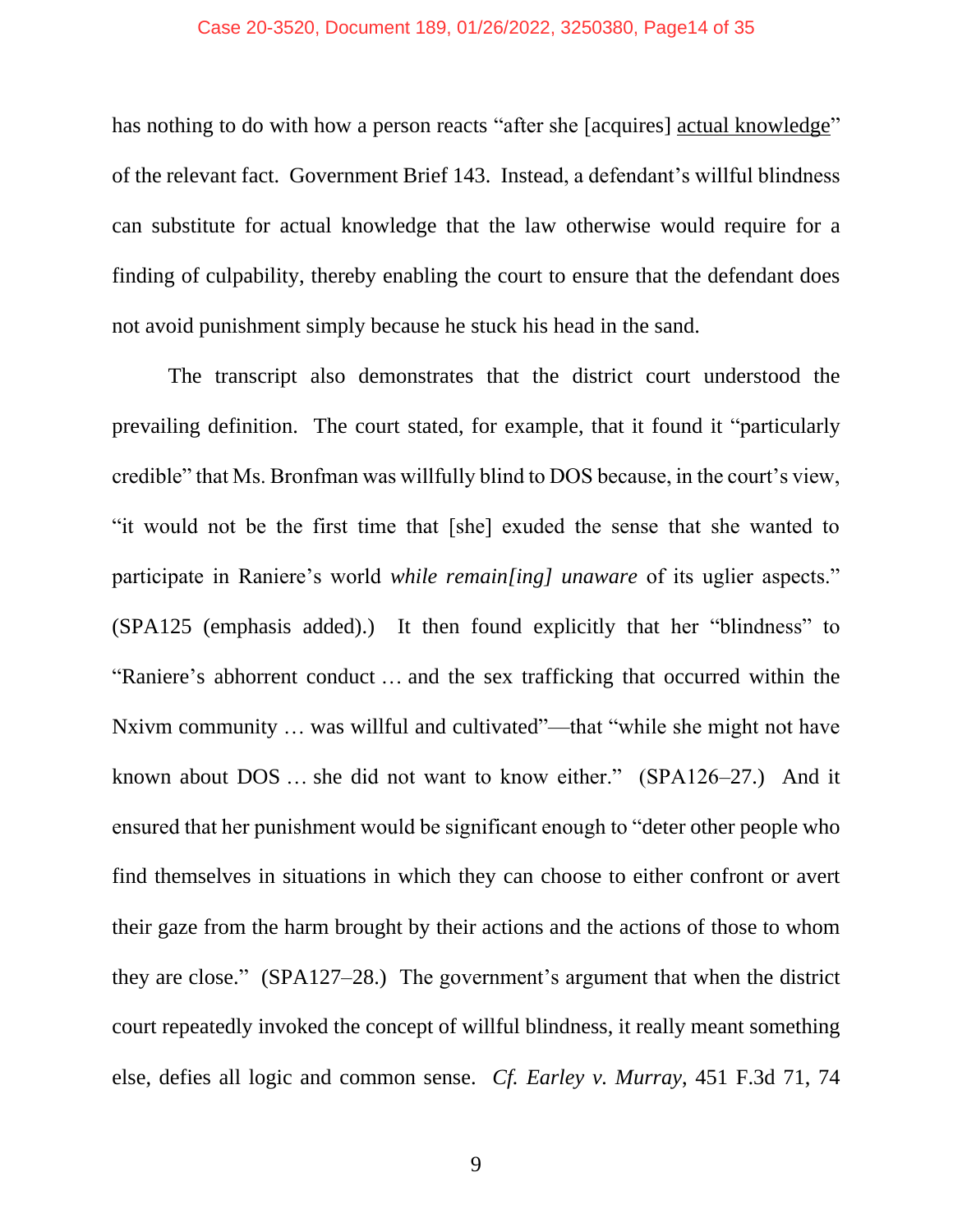#### Case 20-3520, Document 189, 01/26/2022, 3250380, Page15 of 35

(2d Cir. 2006) (there is "an irrebuttable presumption" that a trial court's sentence "says what it was meant to say"); *United States v. Horta-Alvarez*, 712 F. App'x 913, 916 (11th Cir. 2017) (per curiam) (vacating sentence and remanding where district court appeared to find (without factual basis) that defendant processed cocaine into crack cocaine: "If, as the government contends, the district court did not believe that [defendant]'s offense involved processing cocaine into crack cocaine, it's unclear why the court would reference processing in the first place.").

In addition to coining a new definition of "willful blindness," the government also seeks to minimize the significance of the willful-blindness finding to Ms. Bronfman's extraordinary sentence. The record dispels any suggestion that this was a minor point. As discussed above, the district court returned multiple times to Ms. Bronfman's ostensible willful blindness and explained the impact it had on the determination of her sentence. (SPA126–28; *see also* SPA124–25 ("Ms. Bronfman seems to have a pattern of willful blindness when it comes to Raniere and his activities.… [DOS] would not be the first time that Ms. Bronfman exuded the sense that she wanted to participate in Raniere's world while remain unaware of uglier aspects.").) The government repeatedly identifies where in the transcript the district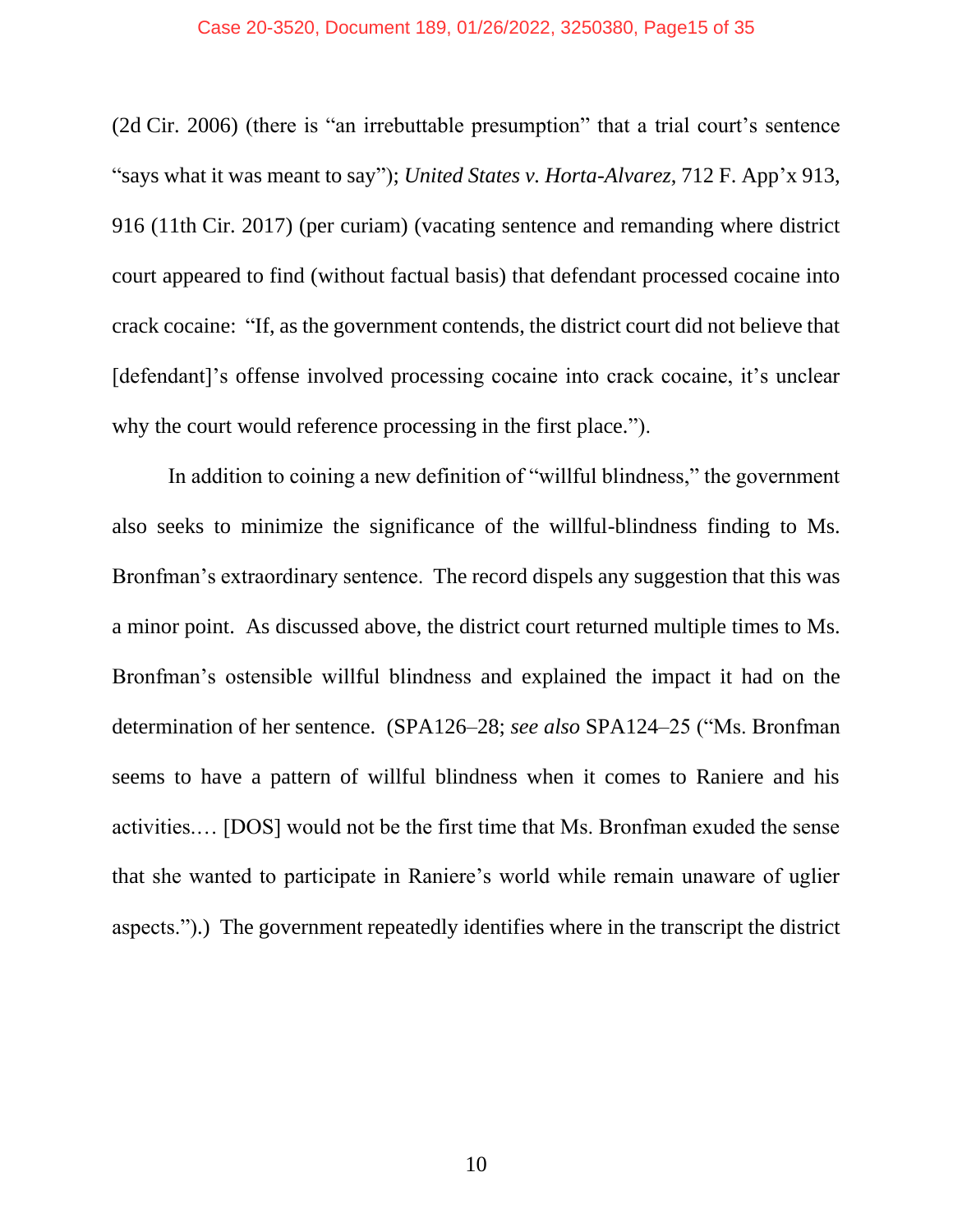court raised willful blindness<sup>3</sup> and which prong of Section  $3553(a)(1)$  it related to,<sup>4</sup> but neither of these arguments moves the needle. It makes no difference whether the district court articulated this theory early in its statement of reasons or, as it did here, shortly before imposing the sentence. The government cites to no authority that excuses clear factual error so long as it occurs "just twice in more than 30 pages of transcript." Government Brief 139. Nor does the government explain why clear factual error regarding a defendant's "history and characteristics" matters less than such error regarding the "nature and circumstances of the offense." *Id.* The record is clear that the district court enhanced Ms. Bronfman's punishment because it believed Ms. Bronfman's "blindness" to "Raniere's abhorrent conduct … and the sex trafficking that occurred within the Nxivm community" was "willful and cultivated." (SPA127–28.) This Court should not countenance the government's revisionist history.

<sup>3</sup> *See* Government Brief 134 ("[n]ear the end of the district court's statement of reasons"), 139 ("just twice in more than 30 pages of transcript"), 140 ("for the first time on the 25th page of its oral statement"), 141–42 ("first mention of 'willful blindness' appears some 25 transcript pages into its oral statement").

<sup>4</sup> *See id.* at 134 ("in the context of its discussion of Bronfman's 'history and characteristics'"), 139 ("in connection with the court's consideration of her 'history and characteristics'—not the 'nature and circumstances of [her] crimes[s]'"), 140 ("only after its detailed consideration of the 'nature and circumstances' of Bronfman's offenses"), 142 ("in connection with the court's consideration of Bronfman's 'history and characteristics'").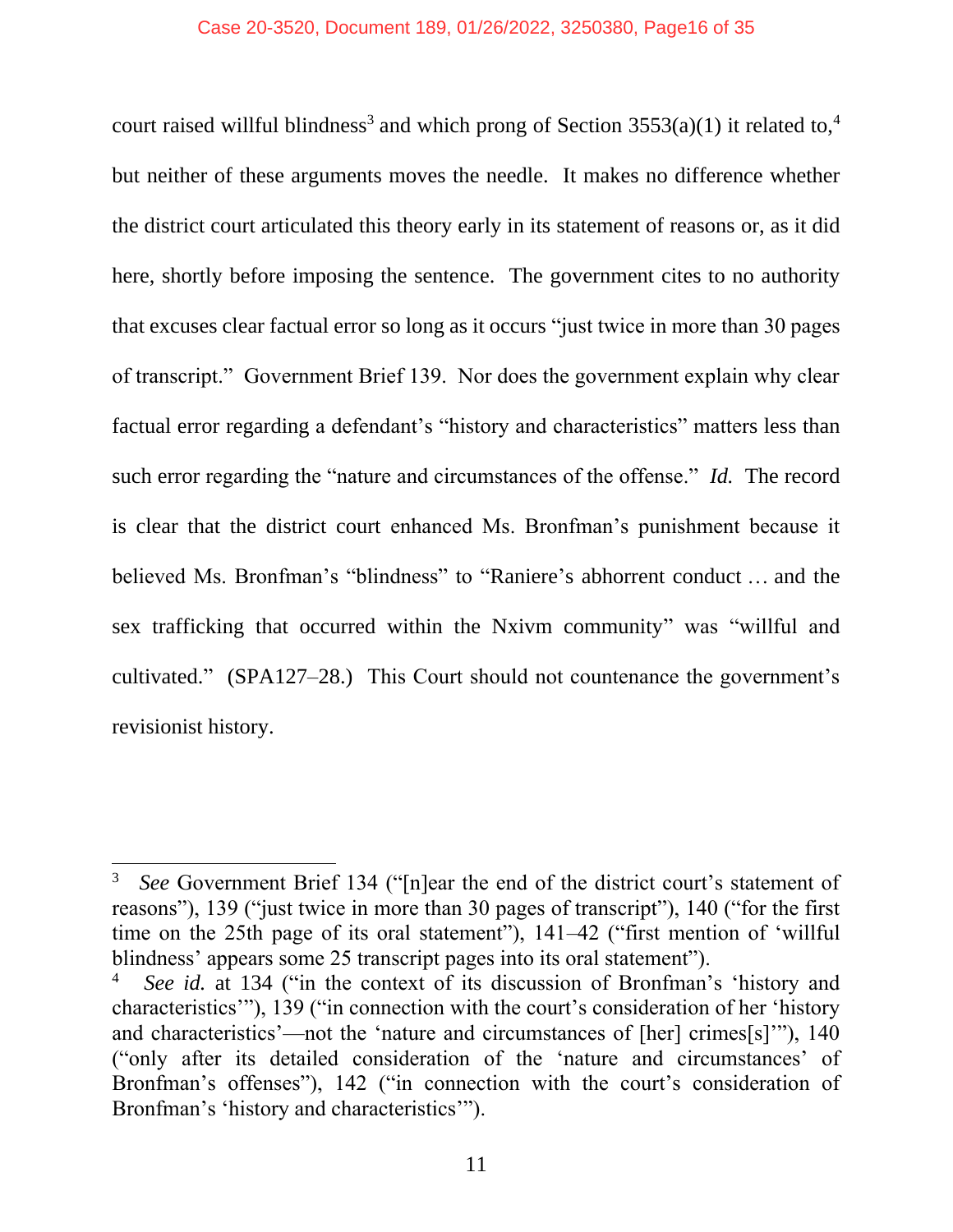# **2.** *The government's failure to defend the district court's willfulblindness finding is a concession that it is clearly erroneous.*

<span id="page-16-0"></span>The reason the government goes to such lengths to spin the transcript is because there is no support for the district court's finding that Ms. Bronfman was willfully blind to DOS. The government does not even attempt to justify it: It does not identify a single fact that could support a finding that she was willfully blind to DOS, nor does it offer any theory that could lead to that conclusion. That is a concession that the district court clearly erred in finding that Ms. Bronfman's "blindness" to DOS was "willful and cultivated." *See United States v. Philippe*, 842 F. App'x 685, 690 (2d Cir. 2021) (summary order) ("the government waived that argument by failing to raise it in its brief on appeal"); *Norton v. Sam's Club*, 145 F.3d 114, 117 (2d Cir. 1998) (appellee's failure adequately to make argument deemed waiver). And because "[s]electing a sentence based on clearly erroneous facts" constitutes reversible procedural error, *United States v. Dorvee*, 616 F.3d 174, 179 (2d Cir. 2010); *see also Gall v. United States*, 552 U.S. 38, 51 (2007), Ms. Bronfman's sentence cannot stand.

## **3.** *The government's concession renders its responses to Ms. Bronfman's Guidelines and unfair-surprise arguments irrelevant.*

<span id="page-16-1"></span>In her principal brief, Ms. Bronfman identified additional evidence that the district court committed clear factual error—and thus reversible procedural error in basing her sentence on its finding that she had a "willful and cultivated"

12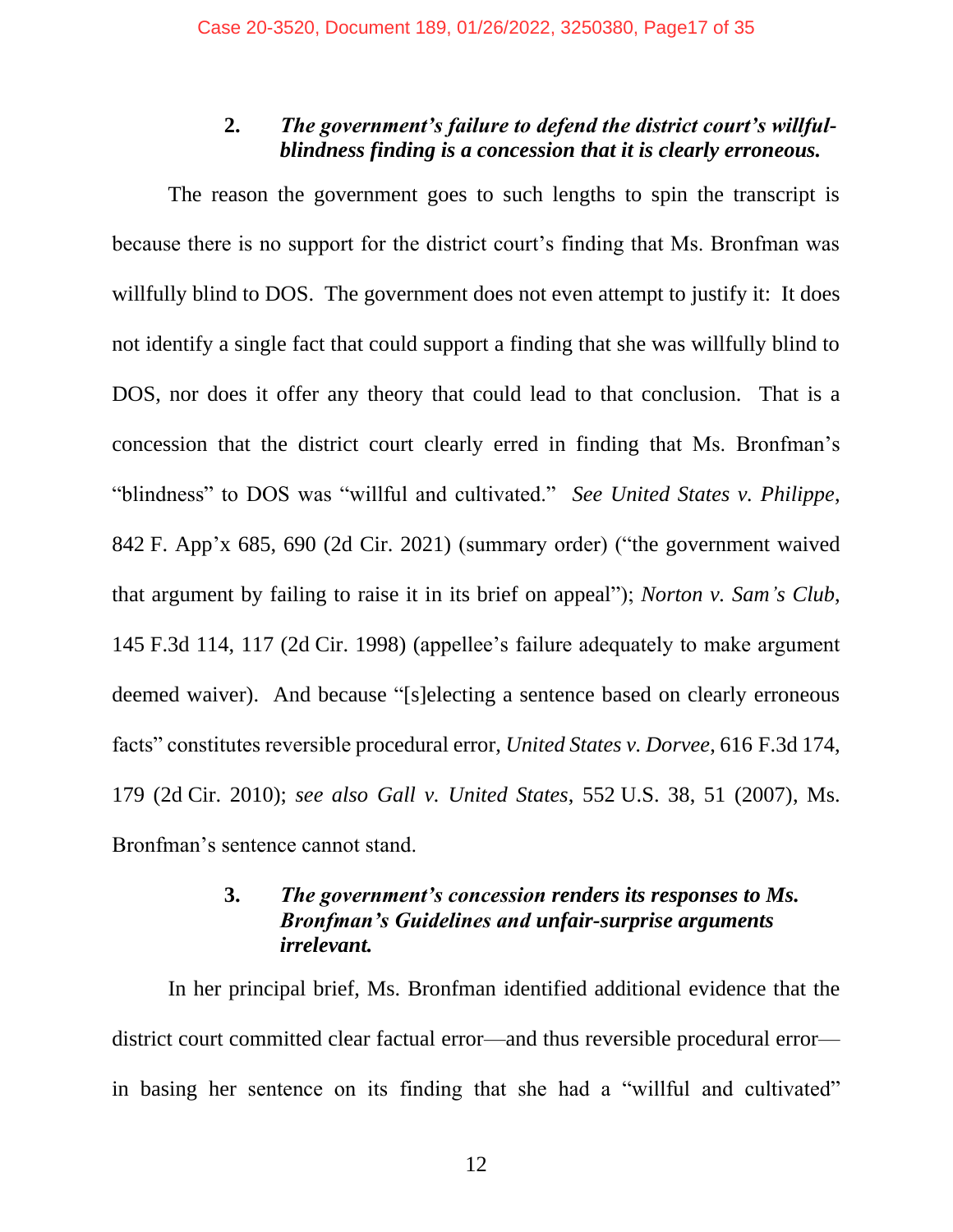#### Case 20-3520, Document 189, 01/26/2022, 3250380, Page18 of 35

"blindness" to "sex trafficking that occurred within the Nxivm community." Specifically, Ms. Bronfman pointed to (1) the incoherence between the district court's Guidelines analysis and its willful-blindness finding, and (2) the court's eleventh-hour, *sua sponte* invocation of that rationale, which deprived Ms. Bronfman of a fair opportunity to rebut it. Bronfman Principal Brief 40–50.

As explained below, the government has no adequate response to these points. Instead, it responds to arguments Ms. Bronfman did not make and myopically focuses on narrow aspects without addressing the key issues. But its responses, however weak, are actually irrelevant. Ms. Bronfman's argument was that the inconsistency between the district court's willful-blindness finding and its Guidelines analysis demonstrated that the court's willful-blindness finding was clearly erroneous. *Id.* at 45. The government conceded that the willful-blindness finding is clear error by failing to offer any basis to support the finding. *See supra* 12. So its strained attempt to reconcile that finding with the district court's Guidelines analysis is beside the point.

In any event, the government's response proceeds from the obtuse premise that Ms. Bronfman is "asserting, incongruously and for the first time on appeal, that the court erred by failing to apply certain Guidelines enhancements." Government Brief 145–46. Not so. Ms. Bronfman's argument was that "[r]emand for resentencing is appropriate where a district court's statement of reasons contains"

13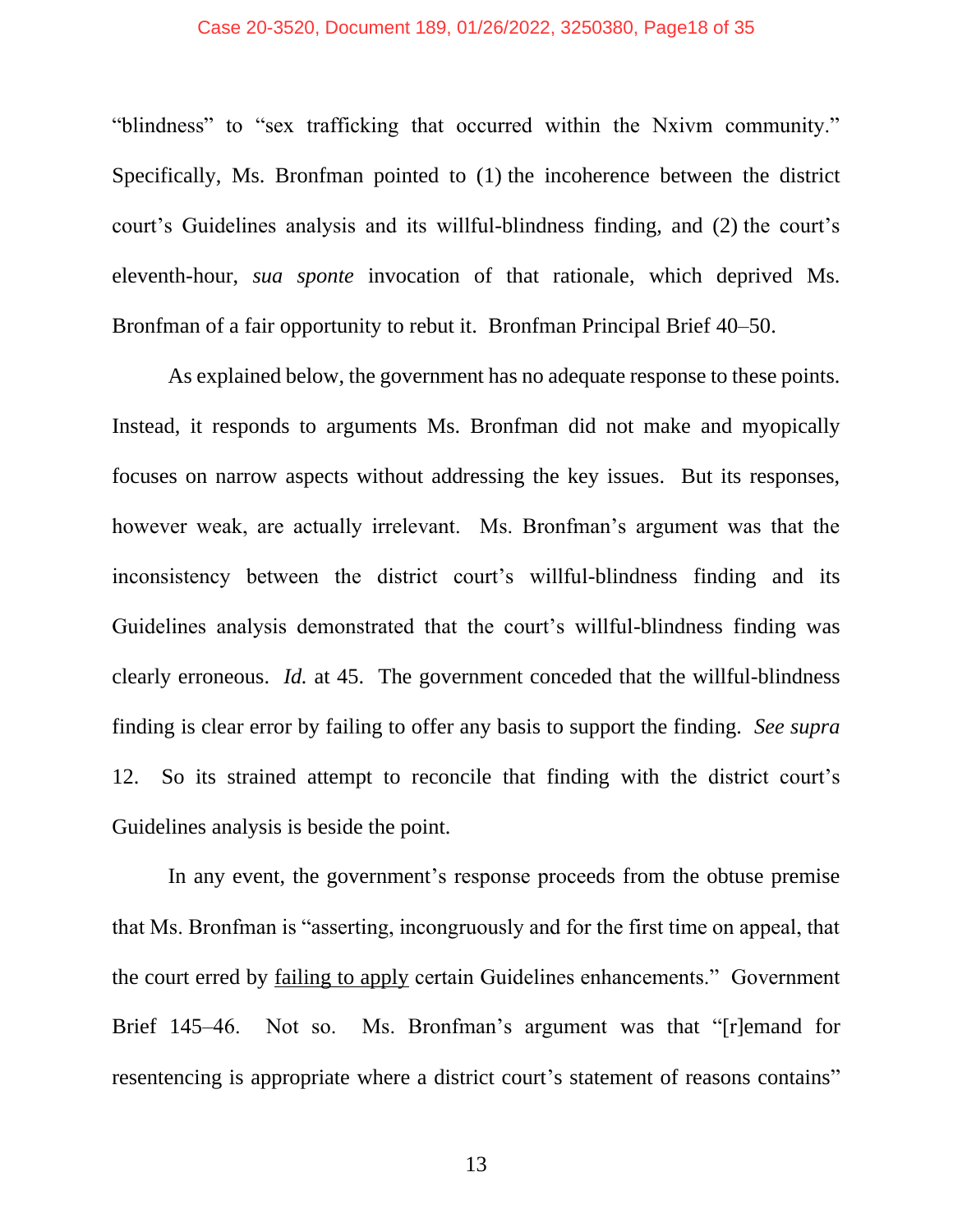#### Case 20-3520, Document 189, 01/26/2022, 3250380, Page19 of 35

inconsistencies between its Guidelines analysis and its Section 3553(a) analysis. Bronfman Principal Brief 45. That principle is well-settled. *See id.* at 45–46 (collecting cases). Obviously Ms. Bronfman is not suggesting that the district court's Guidelines analysis was wrong and that her offense level should have been higher. *See id.* at n.2. Instead, she is challenging the clearly erroneous factual finding that is inconsistent with the district court's Guidelines analysis.

The government's substantive responses are unpersuasive too. Its assertion that the court declined to apply the enhancement in Section  $2L1.1(b)(2)(A)$  because there was a pattern of five, not six, noncitizens is baseless. *See* Government Brief 146–47. The transcript speaks for itself: "Because the charged conduct to which Ms. Bronfman pleaded encompassed only one victim, Jane Doe 12, I will not apply the enhancement as set forth in Sentencing Guideline  $2L1.1(b)(2)(A)$ ." (SPA13.) And the government's responses regarding Sections 2L1.1(b)(6)–(7) and 3E1.1 once again require suspension of disbelief that the district court sentenced Ms. Bronfman based on its finding that she "did not want to know" about DOS and thus had a "willful and cultivated" "blindness" to it. (SPA126–27.)

The government also fails to address the thrust of Ms. Bronfman's argument that the district court deprived her of an adequate opportunity to dispute the willfulblindness finding. When the district court stated that a Guidelines sentence would not be sufficient because Ms. Bronfman "did not want to know" about DOS and her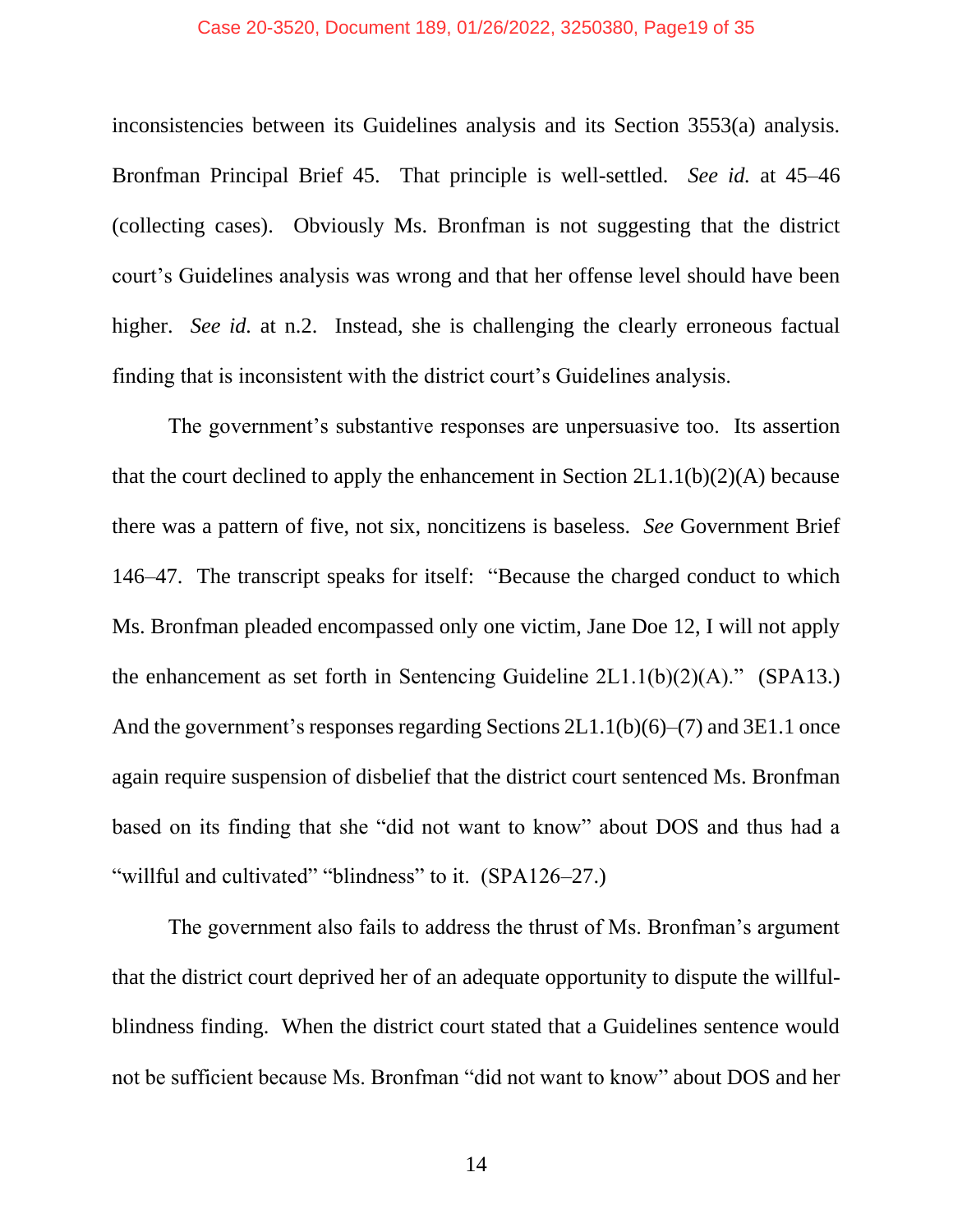#### Case 20-3520, Document 189, 01/26/2022, 3250380, Page20 of 35

"blindness" to it was "willful and cultivated" (SPA126–27), it was the first time anyone had raised that concept. Ms. Bronfman had no notice of or adequate opportunity to address it. That is improper. *United States v. Delacruz*, 862 F.3d 163, 175 (2d Cir. 2017) ("[T]he Due Process Clause [] require[s] that a defendant … have an opportunity to respond to material allegations that he disputes, in order that the court not sentence him in reliance on misinformation."). Particularly in light of the magnitude of the variance of Ms. Bronfman's 81-month sentence from both the Guidelines range (21 to 27 months) and the sentence the government recommended (60 months), this procedure was unreasonable. *See United States v. Fleming*, 894 F.3d 764, 768–70 (6th Cir. 2018) (procedural error where district court imposed sentence twice the Guidelines range based on factors not raised in presentence report nor parties' sentencing submissions); *United States v. Millan-Isaac*, 749 F.3d 57, 71 (1st Cir. 2014) ("The consideration of such new information is particularly concerning here given the court's subsequent announcement that it would sentence [the defendant] to … a period of incarceration more than twice as long [as] the government's recommended sentence."); *see also United States v. Seabrook*, 968 F.3d 224, 235 (2d Cir. 2020) ("A district court that chooses to impose a non-Guidelines sentence should say why it is doing so, bearing in mind that a major departure from the Guidelines should be supported by a more significant justification than a minor one.").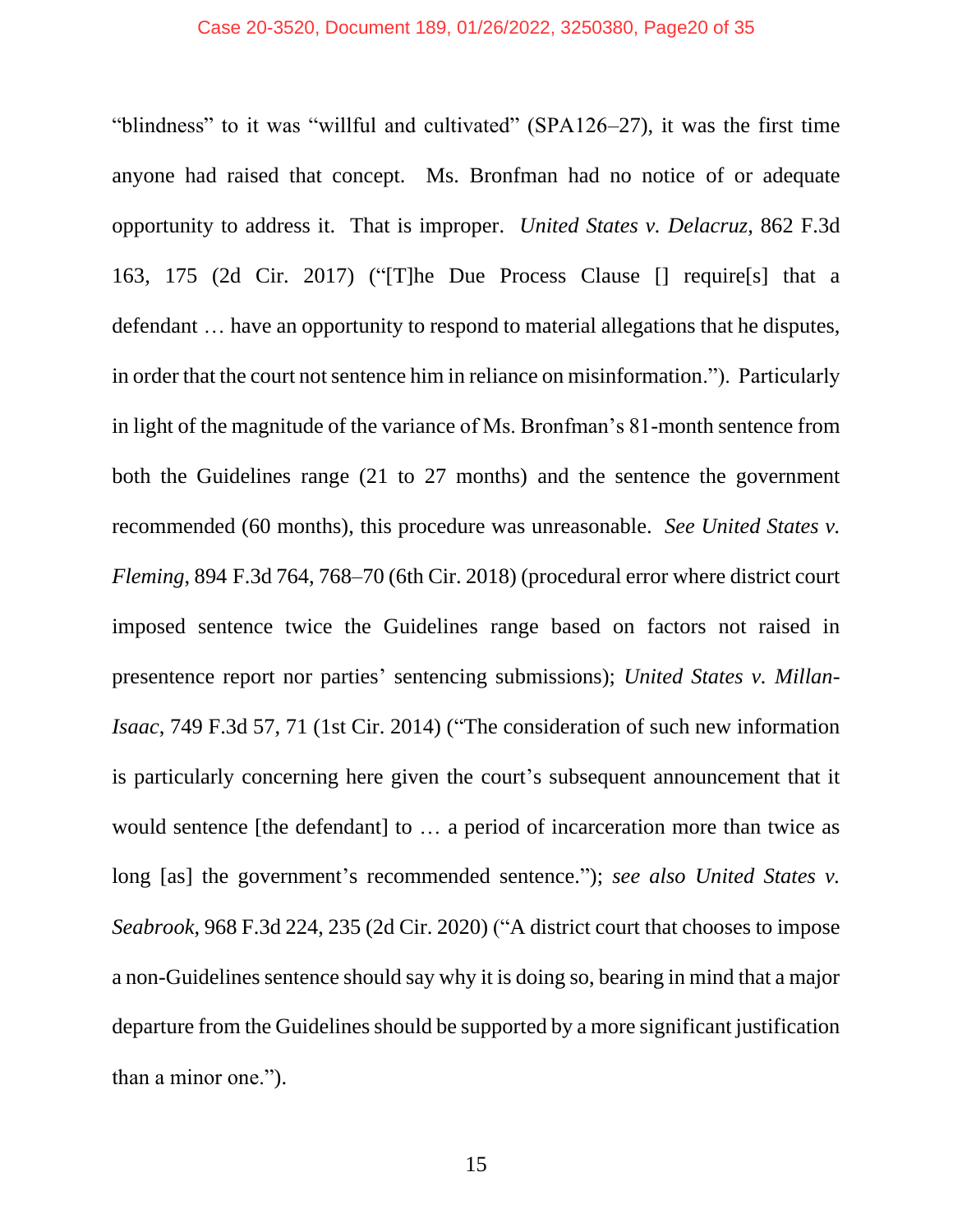The government focuses on whether Ms. Bronfman was entitled to a *Fatico* hearing, Government Brief 144–45, but the district court's refusal to hold a hearing merely illustrates (and exacerbates) the underlying procedural error. Both the presentence investigation report and the government's sentencing memorandum had suggested that Ms. Bronfman supported DOS and helped to source sexual partners for Mr. Raniere. (PSR ¶¶16, 21; A226.) Ms. Bronfman sought a hearing to rebut these inflammatory, prejudicial, and completely untrue allegations and to demonstrate that there would be no basis to find she had a culpable mental state regarding DOS. (A117–19.) The district court's refusal to hold a hearing because it did not sentence Ms. Bronfman based on a finding that she had actual knowledge of DOS, and subsequent imposition of an extraordinary upward variance based on a finding that she had an *alternative* culpable mental state, was procedurally unreasonable. *See* Bronfman Principal Brief 40–45.

Whether this Court chooses to assess the merits of the arguments, or simply dismiss them as irrelevant, the government's responses do nothing to justify the district court's imposition of a sentence three times the Guidelines range based on a finding that Ms. Bronfman was willfully blind to DOS.

# <span id="page-20-0"></span>**B. The District Court's Erroneous Willful-Blindness Finding Requires Vacatur.**

The government's failure to offer any support for the district court's finding that Ms. Bronfman's "blindness" to DOS was "willful and cultivated" is fatal to its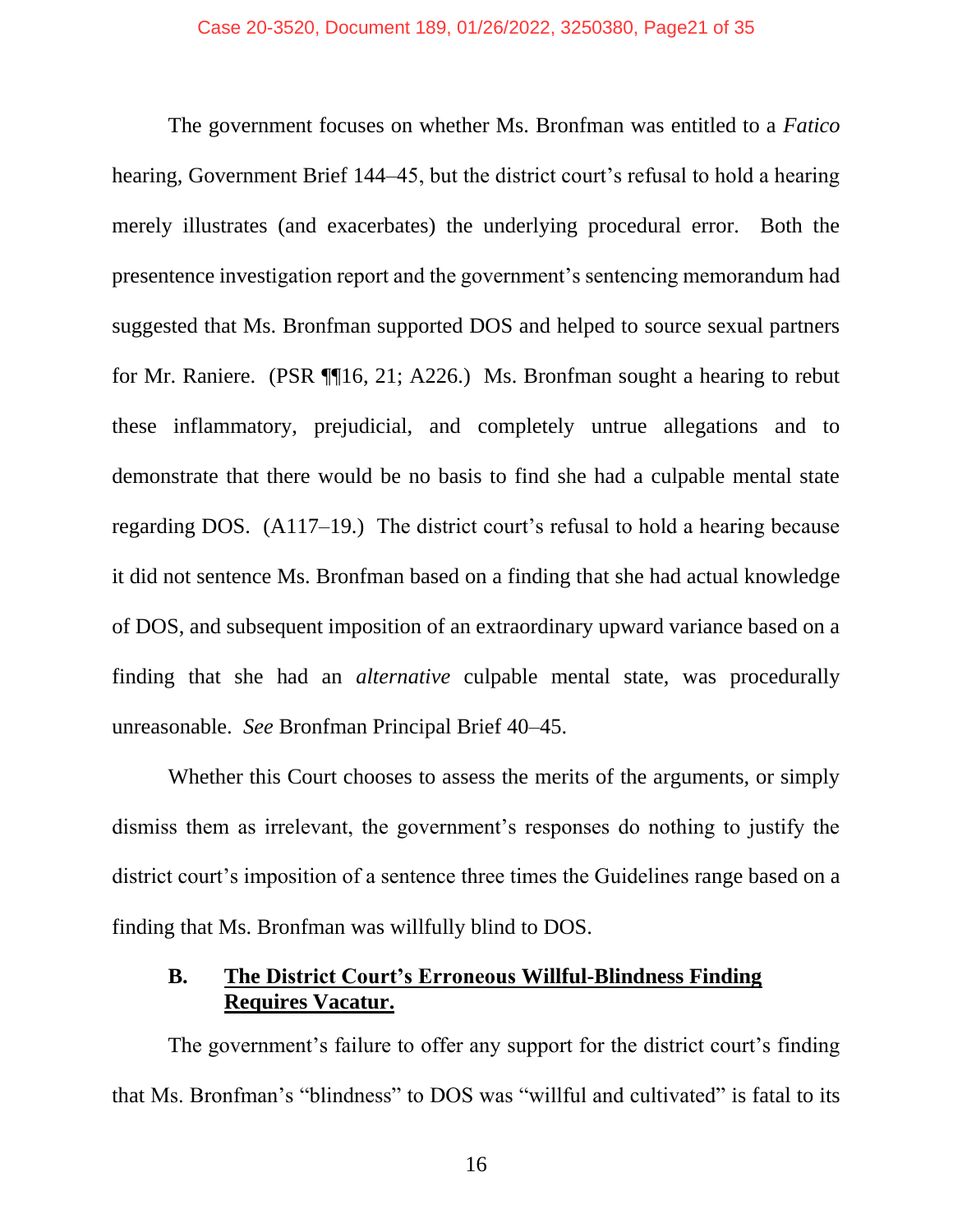#### Case 20-3520, Document 189, 01/26/2022, 3250380, Page22 of 35

opposition and to Ms. Bronfman's sentence. The district court explicitly found that Ms. Bronfman was willfully blind to DOS. *See supra* 6–10. There is no dispute that this finding was clearly erroneous. *See supra* 12. And this finding plainly affected the district court's decision to vary 200% upward from the Guidelines and impose an 81-month prison sentence on Clare Bronfman. *See supra* 10–11. "[S]electing a sentence based on clearly erroneous facts" constitutes reversible procedural error. *Dorvee*, 616 F.3d at 179; *see also Gall*, 552 U.S. at 51.

This is particularly true here given the significance of the variance from the Guidelines range. A "major departure from the Guidelines should be supported by a more significant justification than a minor one." *Unites States v. Cavera*, 550 F.3d 180, 193 (2d Cir. 2008) (en banc). The government argues that "upward variances no matter the size" are subject to the same review as "any other sentence," Government Brief 136, yet it fails to acknowledge extensive caselaw to the contrary, including a decision on which *the government itself relies*. *See United States v. Dean*, 792 F. App'x 842, 845 (2d Cir. 2019) (summary order) ("When a district court deviates from an advisory Guidelines range, it must consider the 'extent of the deviation and ensure that the justification is sufficiently compelling to support the degree of the variance.'" (quoting *Cavera*, 550 F.3d at 189)); Government Brief 149 (citing *Dean*); *see also Gall*, 552 U.S. at 51 ("When conducting [abuse-ofdiscretion] review, the court [of appeals] will, of course, take into account the totality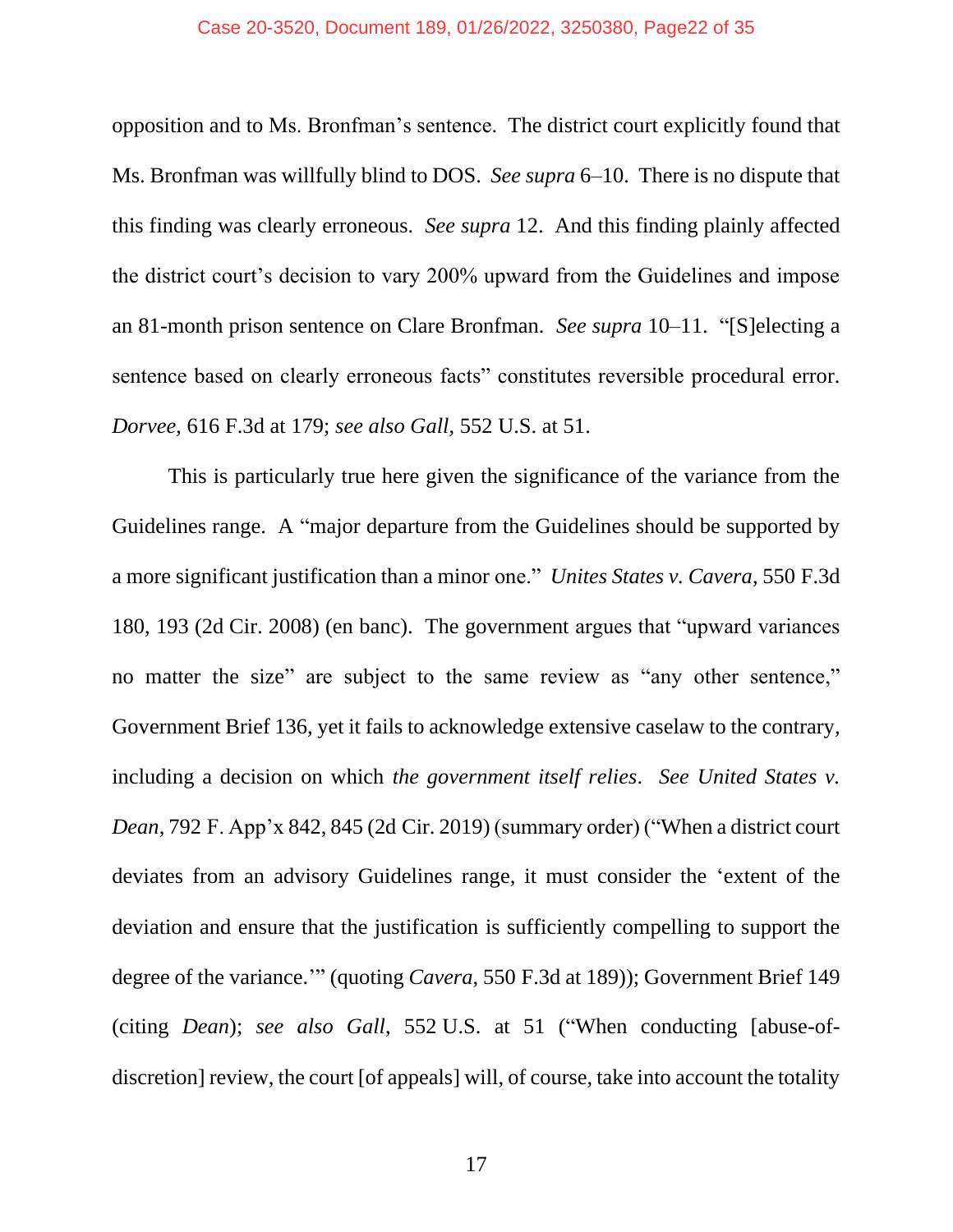#### Case 20-3520, Document 189, 01/26/2022, 3250380, Page23 of 35

of the circumstances, including the extent of any variance from the Guidelines range.").

Nor can the government salvage Ms. Bronfman's sentence by reciting a litany of inflammatory and disputed allegations about her. Where the record indicates that a district court's erroneous belief influenced the sentence ultimately imposed, it makes no difference that there were other factors that also affected the court's decision. *See Seabrook*, 968 F.3d at 233–34 (vacating sentence and remanding where district court "returned multiple times" to inapplicable Guidelines provision even though it may have attempted to "insulate its sentence from [appellate] review" by stating it would have imposed the same sentence regardless of the Guidelines); *United States v. Halliday*, 672 F.3d 462, 474–75 (7th Cir. 2012) (vacating sentence and remanding where district court's "repeated focus" on erroneous factual finding appeared to affect sentence); *Horta-Alvarez*, 712 F. App'x at 916 (vacating sentence and remanding where the district court made two references to unsupported finding, notwithstanding that another factor also had an impact on the sentence imposed). Ms. Bronfman's sentence cannot withstand scrutiny regardless of Jane Doe 12's purported "very vulnerable state" and "susceptib[ility] to be recruited into an organization like DOS" (SPA109); the ostensible "culture of stifling and threatening dissenters … that gave rise to the darkest and most horrific crimes that Raniere and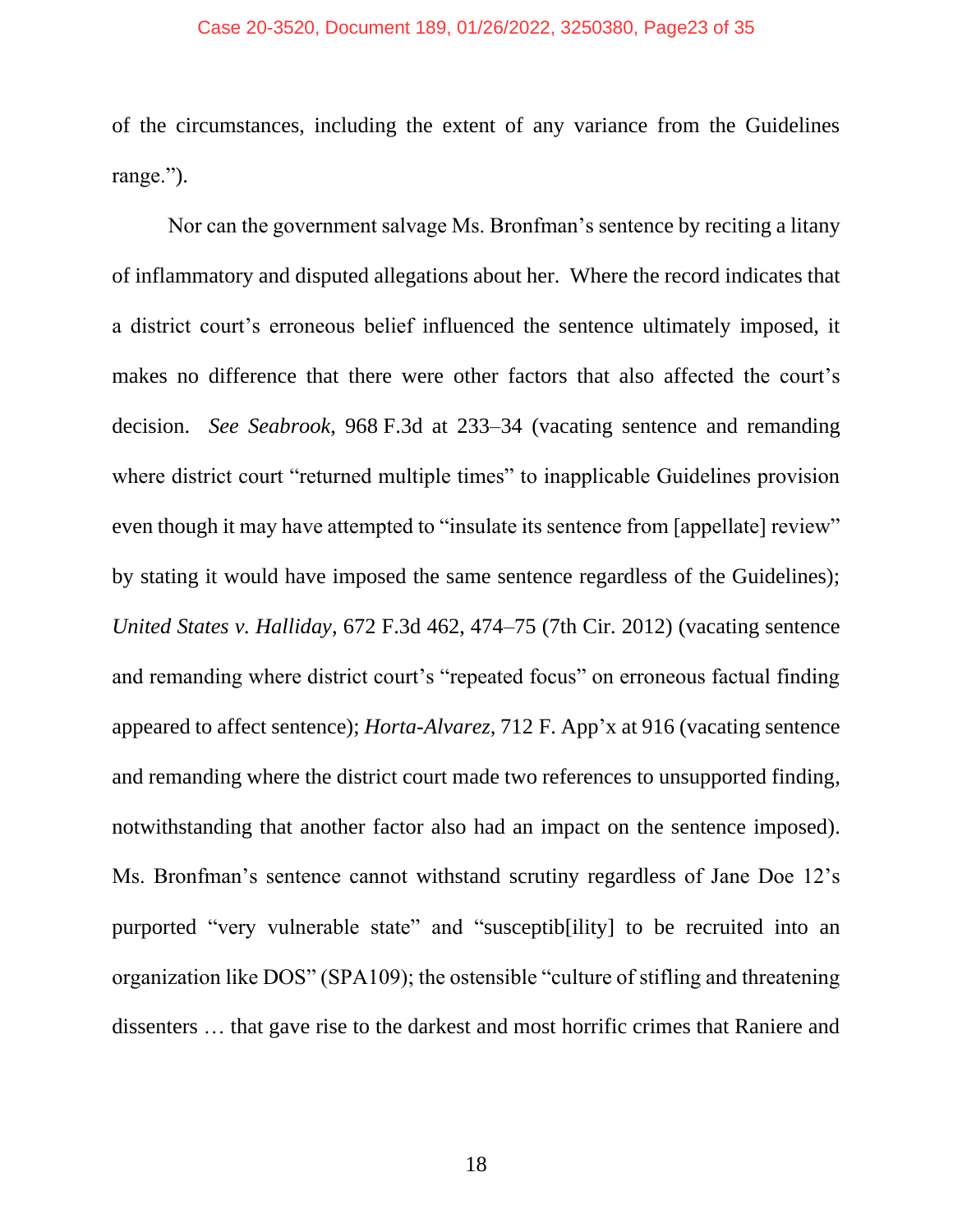others committed" (SPA115); or Ms. Bronfman's unwitting facilitation of Mr. Raniere's alleged tax evasion (SPA111–12).

The government's efforts to rehabilitate these aspects of the district court's decision confirm that they cannot bear the weight of the extreme upward variance the district court imposed on Ms. Bronfman. As to Jane Doe 12's subsequent recruitment into DOS, the government makes no argument this was a foreseeable consequence of the "emotional and financial pressure" Ms. Bronfman allegedly inflicted on her. Government Brief 148–49. And even if there had been a "culture of stifling and threatening dissenters" within NXIVM (there wasn't), the government identifies no factual basis to infer a causal relationship between that culture and the "darkest and most horrific crimes that Raniere and others committed." *Id.* at 150– 51. Yet the transcript is clear that the district court drew an explicit link between Ms. Bronfman's conduct and harms associated with DOS, and it is equally clear that it enhanced her sentence based on that purported association. (SPA109 ("the kind of pressure and mistreatment that Jane Doe 12 was subjected to by Ms. Bronfman put her in a very vulnerable state, the kind of state that could make a person more susceptible to be recruited into an organization like DOS"), 115 ("This culture of stifling and threatening dissenters, a culture that Ms. Bronfman clearly participated in and perpetuated, is the same culture that gave rise to the darkest and most horrific crimes that Raniere and others committed.").) As discussed further below at 21–23,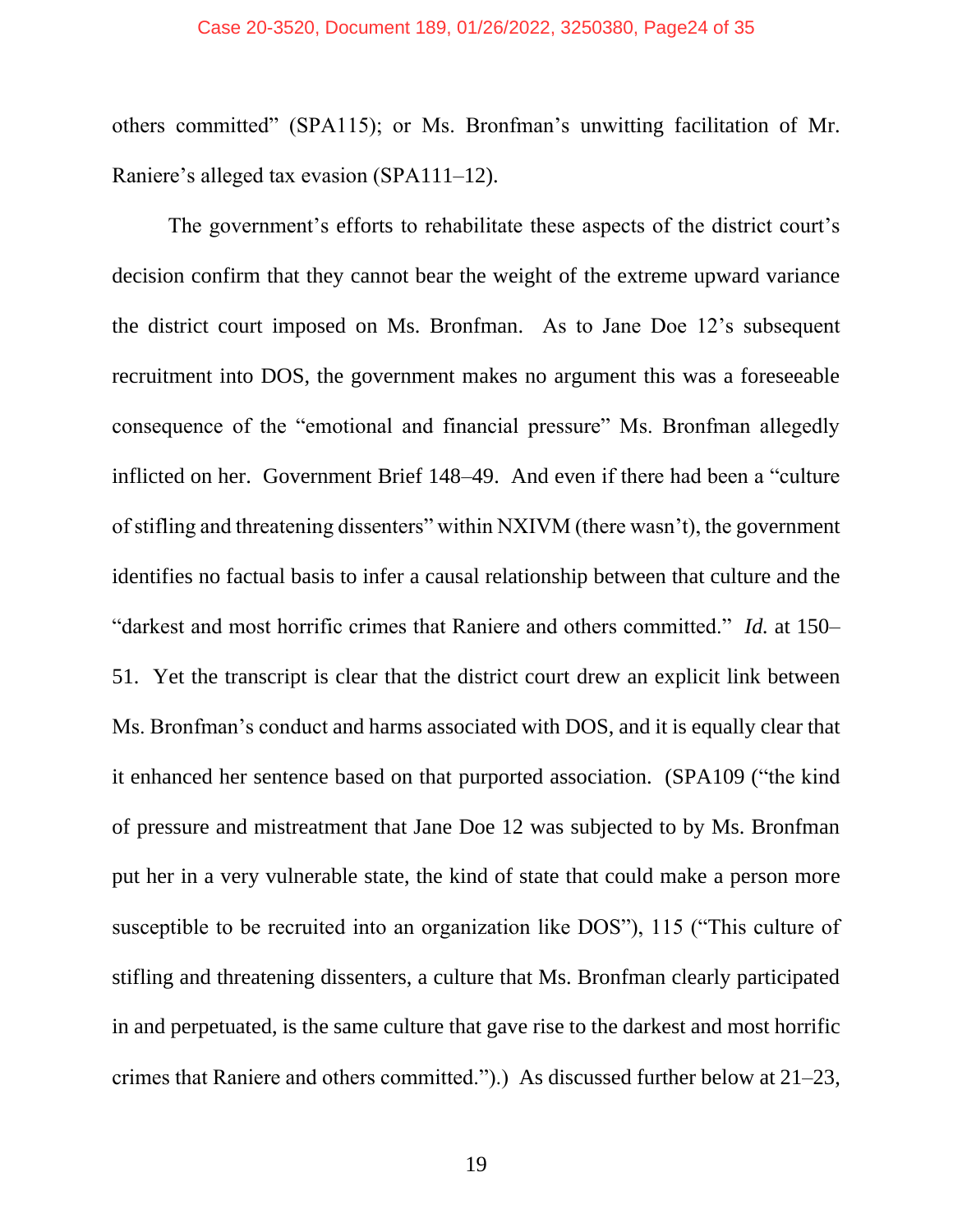#### Case 20-3520, Document 189, 01/26/2022, 3250380, Page25 of 35

this Court cannot condone a sentence three times the Guidelines range based on fortuitous, unforeseeable conduct for which a defendant bears no culpability.

Nor can Ms. Bronfman's identity theft-related conduct support her extraordinary sentence. The government appears to concede this when it argues that the district court did not sentence Ms. Bronfman to a sentence three times the Guidelines range "because" of this conduct. Government Brief 152. Its only other response then is to misconstrue the record by asserting that Ms. Bronfman admitted in her guilty plea allocution that she was facilitating Mr. Raniere's tax evasion. Not so. The government's unilateral insertion of "[i.e., Raniere]" to a quotation from her allocution is without basis. *See id*. To the contrary, Ms. Bronfman was not referring to Mr. Raniere, who, to her knowledge, was not "the person using the credit card." Instead, Ms. Bronfman was referring to Mariana, who lived with Mr. Raniere and, to Ms. Bronfman's understanding, used the card but did not pay income tax in the United States because she was a Mexican citizen.

The district court's clearly erroneous finding that Ms. Bronfman was willfully blind to DOS dooms her sentence. The Court need not reach any other issue. Yet even if it chooses to consider the additional considerations the district court referenced in its statement of reasons, those rationales cannot withstand scrutiny. They certainly cannot bear the weight needed to justify an upward variance of the magnitude present here. Nor can the rest of the mud that the government has slung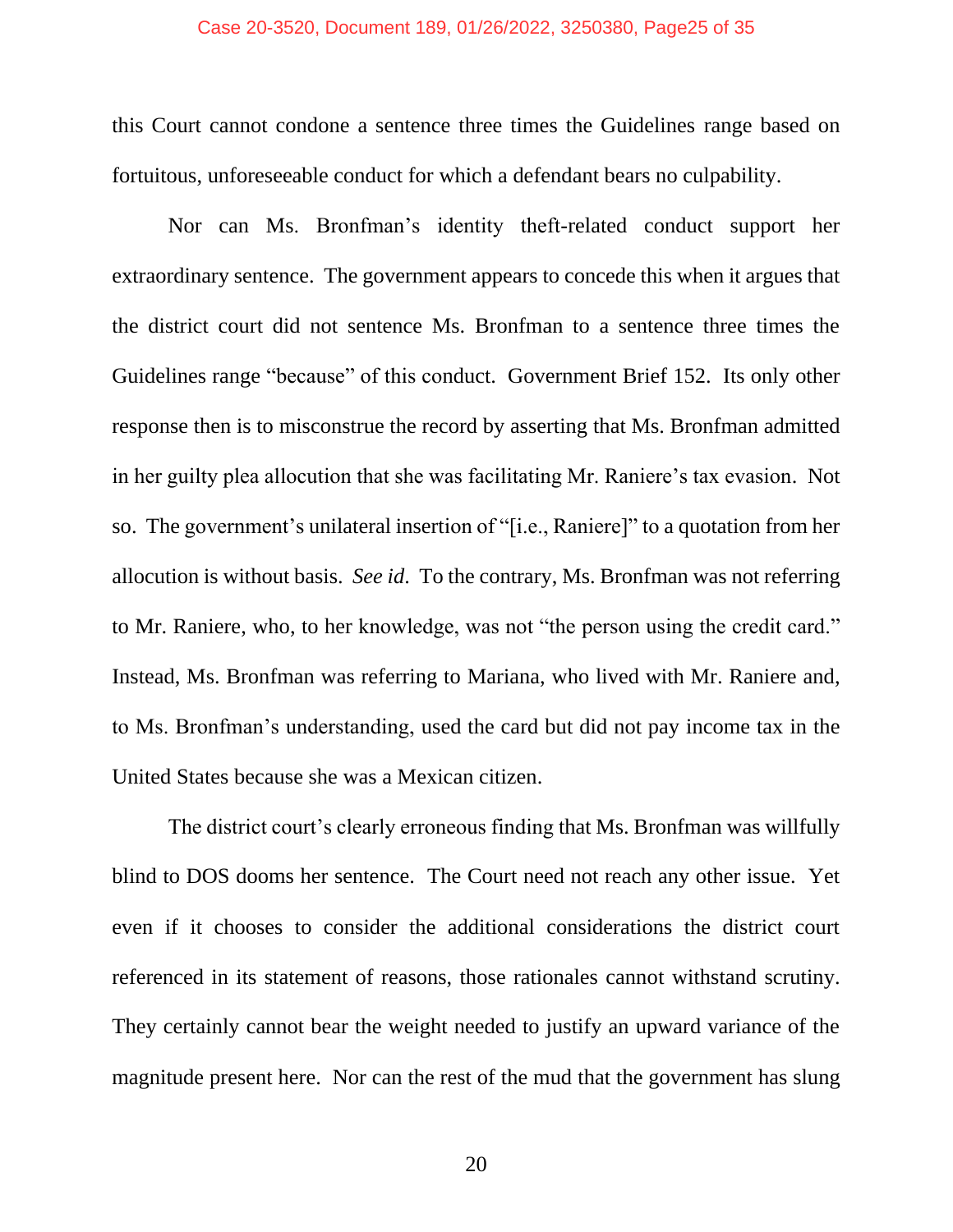at Ms. Bronfman throughout this case. The Court should vacate and remand for resentencing.

# <span id="page-25-0"></span>**C. This Court Should Reject The Government's Suggestion That Ms. Bronfman May Be Punished Based On Conduct For Which She Bears No Culpability.**

The government's opposition is problematic for other reasons. It asserts that the district court "repeatedly made clear that it was not holding Bronfman responsible for DOS." Government Brief 139; *see also id.* at 141. As discussed above at 6–11, the record directly contradicts this. Nor does the government's laundry list of citations support its assertion, because those portions of the transcript simply reflect the district court's begrudging concession that there is no evidence that Ms. Bronfman was *directly* involved in or had *actual* knowledge of DOS.<sup>5</sup> Far from showing that the district court did not punish Ms. Bronfman for DOS, these citations simply explain why the district court felt compelled to resort to its erroneous willful-blindness theory.

<sup>5</sup> (*See* SPA103 ("this paragraph [of the presentence investigation report] does not state that Bronfman was *aware of or involved* with DOS"), 104 ("the available evidence does not establish that she was *aware of* DOS prior to June 2017"), 109 ("I am not suggesting that Ms. Bronfman had a *direct* role in Jane Doe 12's recruitment into DOS or even if she was *aware* of it."), 118 ("I do not find that Ms. Bronfman *knowingly* funded a sex cult."), 120 ("I do not base Ms. Bronfman's sentence on the assumption that she *knew* about DOS prior to receiving these e-mails."), 124 ("Ms. Bronfman repeatedly argues that she *knew* nothing about and never funded DOS. As I said earlier, I do not base my sentence on a finding that contradicts either of those claims."). All emphases added.)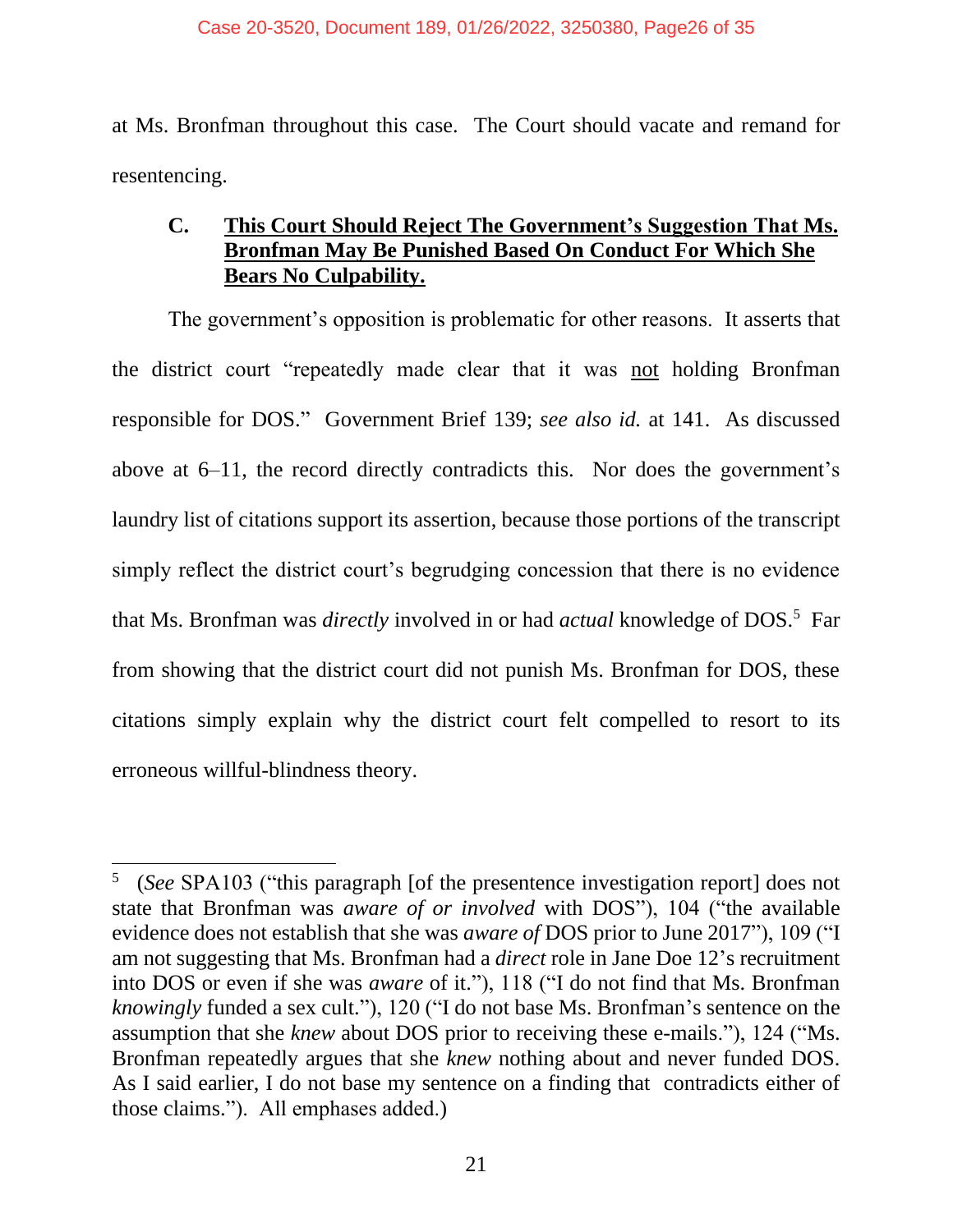But even if the government were correct that the district court did not find Ms. Bronfman bore culpability for DOS (it isn't), that would require this Court to approve a drastic upward variance based on conduct for which the defendant did *not* bear responsibility. The notion that it would be permissible to sentence a defendant for conduct for which she is not culpable should be anathema to this Court. *See, e.g.*, *Graham v. Fla*., 560 U.S. 48, 71 (2010) ("[T]he heart of the retribution rationale is that a criminal sentence must be directly related to the personal culpability of the criminal offender."); *Dorvee*, 616 F.3d at 184 (vacating sentence where defendant "appears to have been punished as though he already had, or would" engage in conduct that he had not committed); *United States v. Cossey*, 632 F.3d 82, 87 (2d Cir. 2011) (vacating and remanding to different judge where district court based sentence on "unsupported belief"); *cf. United States v. Aldeen*, 792 F.3d 247, 253– 54 (2d Cir. 2015) (vacating above-Guidelines sentence apparently based on conduct not proven by a preponderance).

The government's citations to *Dean*, 792 F. App'x 842, and *United States v. Brass*, 527 F. App'x 70 (2d Cir. 2013) (summary order), do not alter that conclusion. Those were fraud cases in which the district courts considered both the financial and the emotional injuries that victims sustained. In *Dean*, the defendant rented out vacation properties that did not belong to him, collecting payment but never providing the accommodations. 792 F. App'x at 843. This Court held it was not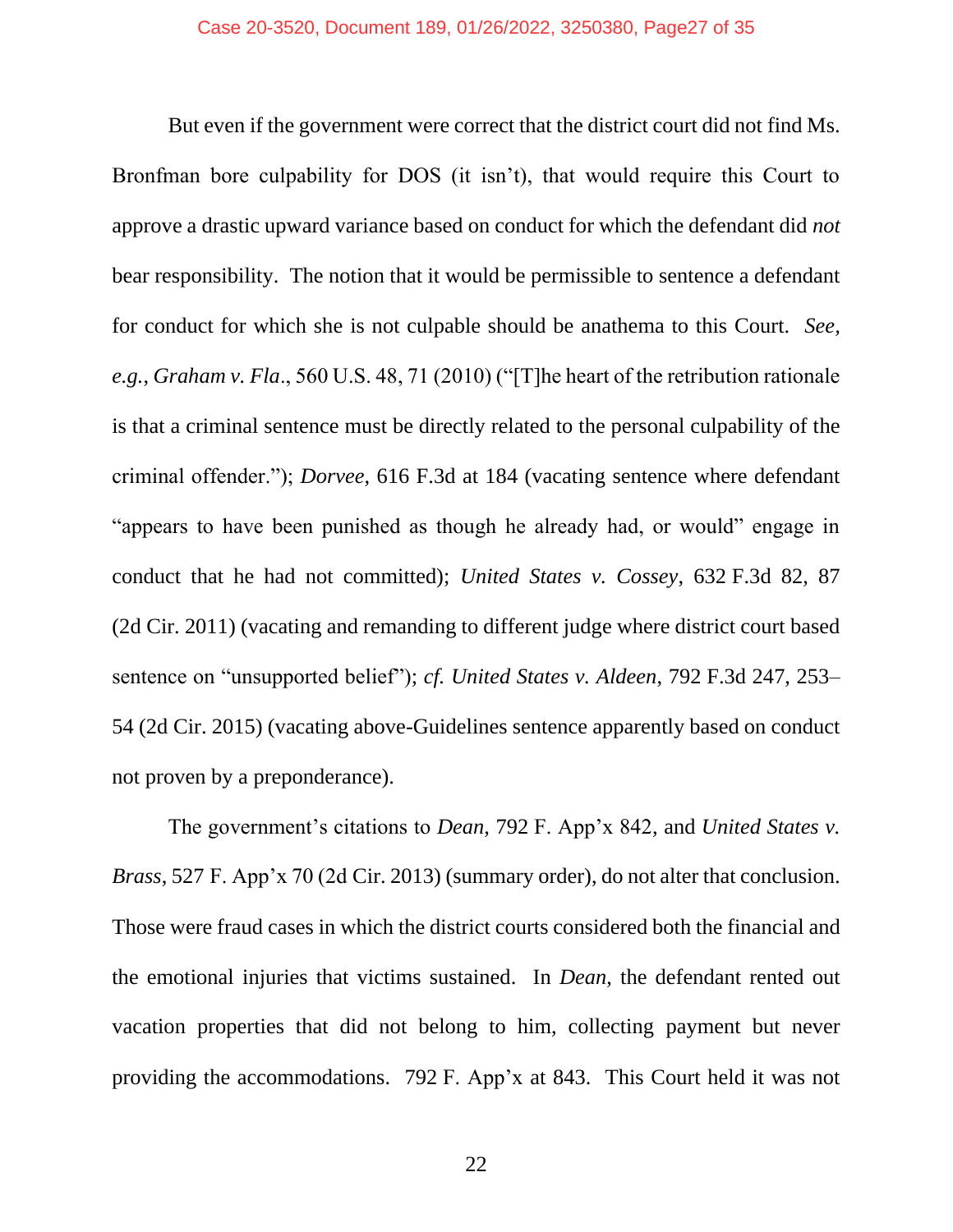substantively unreasonable for the district court to consider both the financial impact on the victims and nonfinancial harms such as not being able to attend a longplanned family reunion, interference with vacations and wedding plans, and embarrassment from being scammed. *Id.* at 845; *see also* Appendix 91–92, *Dean*, No. 18-3690 (2d Cir. Apr. 11, 2019) (Dkt. No. 35). *Brass* involved a Ponzi scheme in which the district court imposed an upward variance on a defendant whose "extraordinary betrayal of [victims'] trust" deprived them of money that "they needed for mortgage payments, health care, college tuition and expenses of daily living" and also caused nonmonetary injuries that left their lives "permanently altered." Appendix 126, *Brass*, No. 12-3179 (2d Cir. Dec. 17, 2012) (Dkt. No. 16). But these nonfinancial harms were direct consequences of the fraud, not unforeseeable conduct by third parties other than the defendant. *Dean* and *Brass* provide no justification for the type of strict liability the district court employed here, sentencing Ms. Bronfman based on harm caused by the independent, unforeseeable actions of others.

This Court should reject the government's invitation to approve a sentence three times the Guidelines range based on harms for which Ms. Bronfman bears no culpability.

23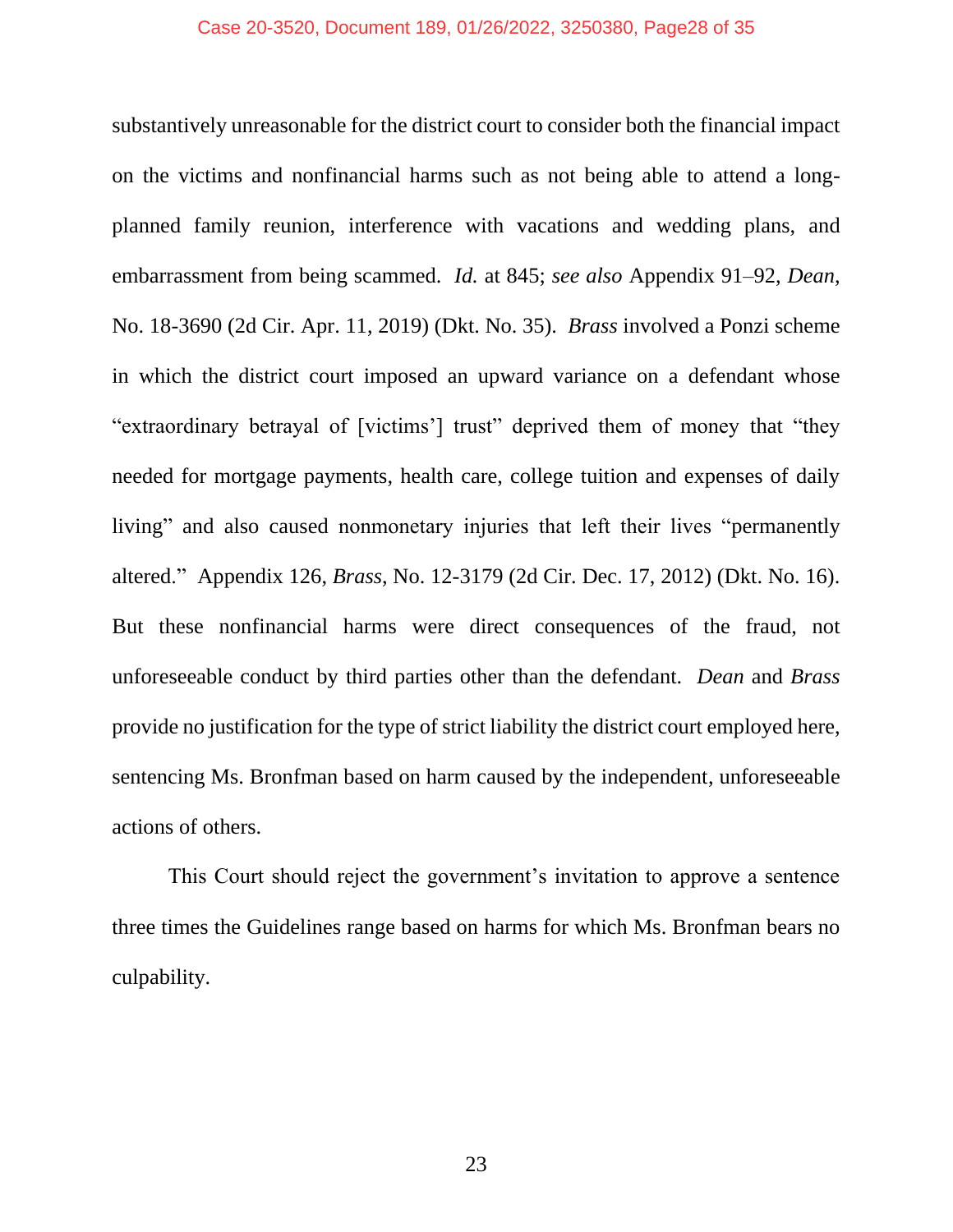# <span id="page-28-0"></span>**II. CLARE BRONFMAN'S 81-MONTH SENTENCE CREATES UNWARRANTED SENTENCING DISPARITIES THAT AMOUNT TO PROCEDURAL ERROR.**

The government's response regarding the unwarranted disparity between Ms. Bronfman's excessively harsh sentence and those imposed on similarly situated defendants misapprehends Ms. Bronfman's argument. At sentencing, the district court dismissed this Section 3553(a) factor on the purported basis that "the context of Ms. Bronfman's criminal conduct places her in [an altogether] different category from other defendants convicted of the same offenses." (SPA129.) But when faced with that very same "context" in sentencing Ms. Bronfman's codefendants including Allison Mack and Lauren Salzman, whose racketeering crimes put them elbow-deep in DOS—the court faced no similar obstacle to showing extraordinary lenience. *See* Bronfman Supplemental Principal Brief 8. This fatally undermines the district court's proffered basis for disregarding this Section 3553(a) factor.

The district court's failure to identify any support for its conclusory, unreasoned assertion that Ms. Bronfman's "circumstances defy easy comparison" also requires vacatur. (SPA129.) There are, of course, many immigration cases involving allegations of sex trafficking. *See, e.g.*, *United States v. Rivera*, 799 F.3d 180, 189 (2d Cir. 2015) (vacating sentence imposed for alien-harboring offenses that involved sex-trafficking); *United States v. Zitlalpopoca-Hernandez*, 495 F. App'x 833, 836 (9th Cir. 2012) (unpublished) (vacating convictions for prostitution-related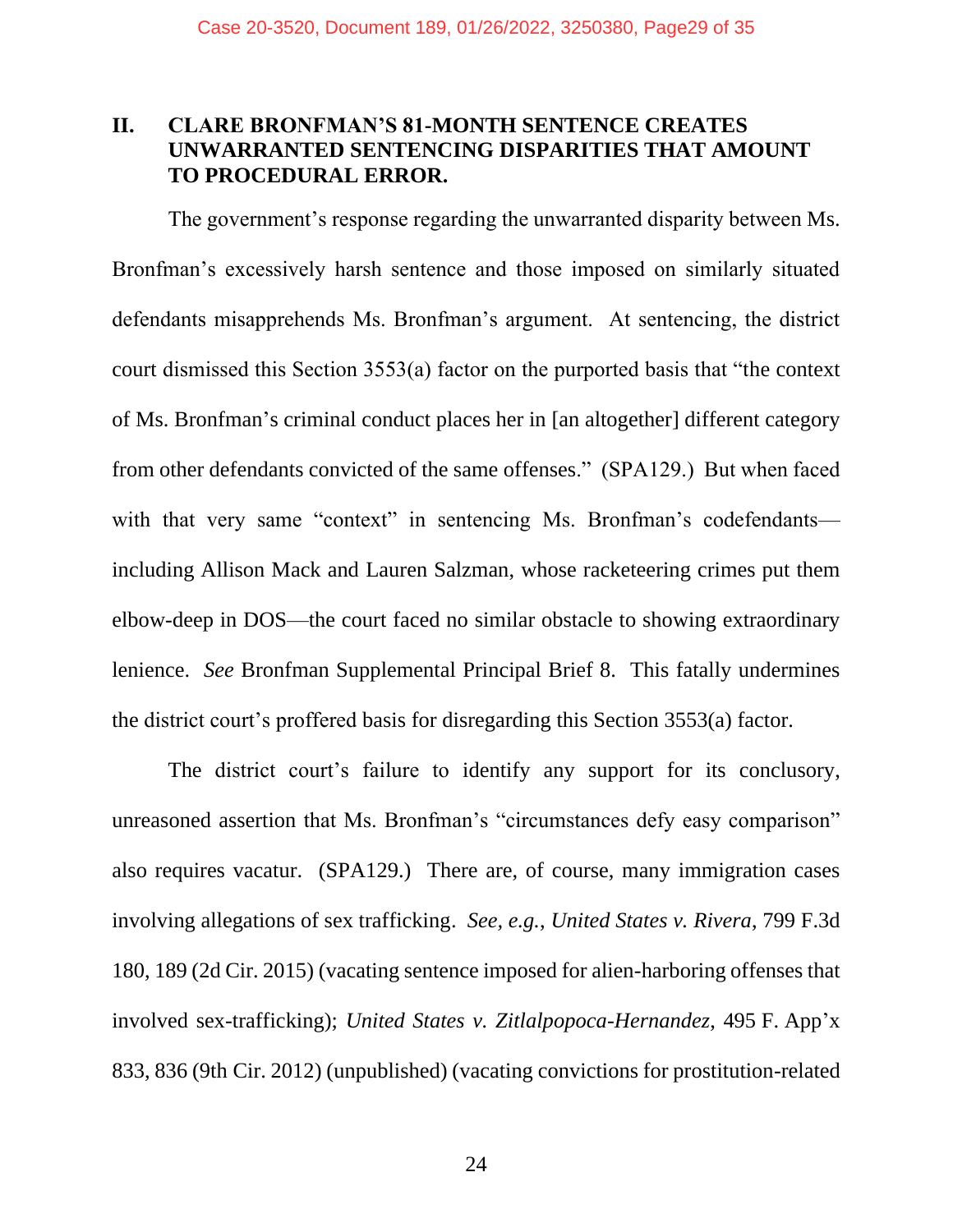#### Case 20-3520, Document 189, 01/26/2022, 3250380, Page30 of 35

offenses and remanding for resentencing on alien-harboring and similar offenses). And the Sentencing Guidelines contemplate immigration offenses in which victims are subjected to criminal sexual abuse. *See* Bronfman Principal Brief 46–47 (discussing Section 2L1.1(b) $(6)$ – $(7)$ ).

The Guidelines are the "primary vehicle for reducing nationwide sentence disparities." *United States v. Wills*, 476 F.3d 103, 110 (2d Cir. 2007), *abrogated on other grounds by Kimbrough v. United States*, 552 U.S. 85 (2007). For the district court to justify its extraordinary variance from the Guidelines—and the gaping sentencing disparity that results from that variance—with elliptical references to "context" and "circumstances" that the Guidelines *already account for* does violence to this principle. At a minimum, the district court's conclusory explanation was insufficient: "When a § 3553(a) consideration is already accounted for in the guideline range, a sentencing court must articulate specifically the reasons that this particular defendant's situation is different from the ordinary situation covered by the guidelines calculation." *United States v. Rivera-Santiago*, 919 F.3d 82, 85 (1st Cir. 2019); *United States v. Garcia-Perez*, 9 F.4th 48, 53 (1st Cir. 2021) (onesentence explanation could not justify a 12-month upward variance from Guidelines recommendation of 30-month prison term when court had accounted for the same issue in calculating the offense level); *United States v. Warren*, 771 F. App'x 637, 642 (6th Cir. 2019) (unpublished) (district court failed to provide adequate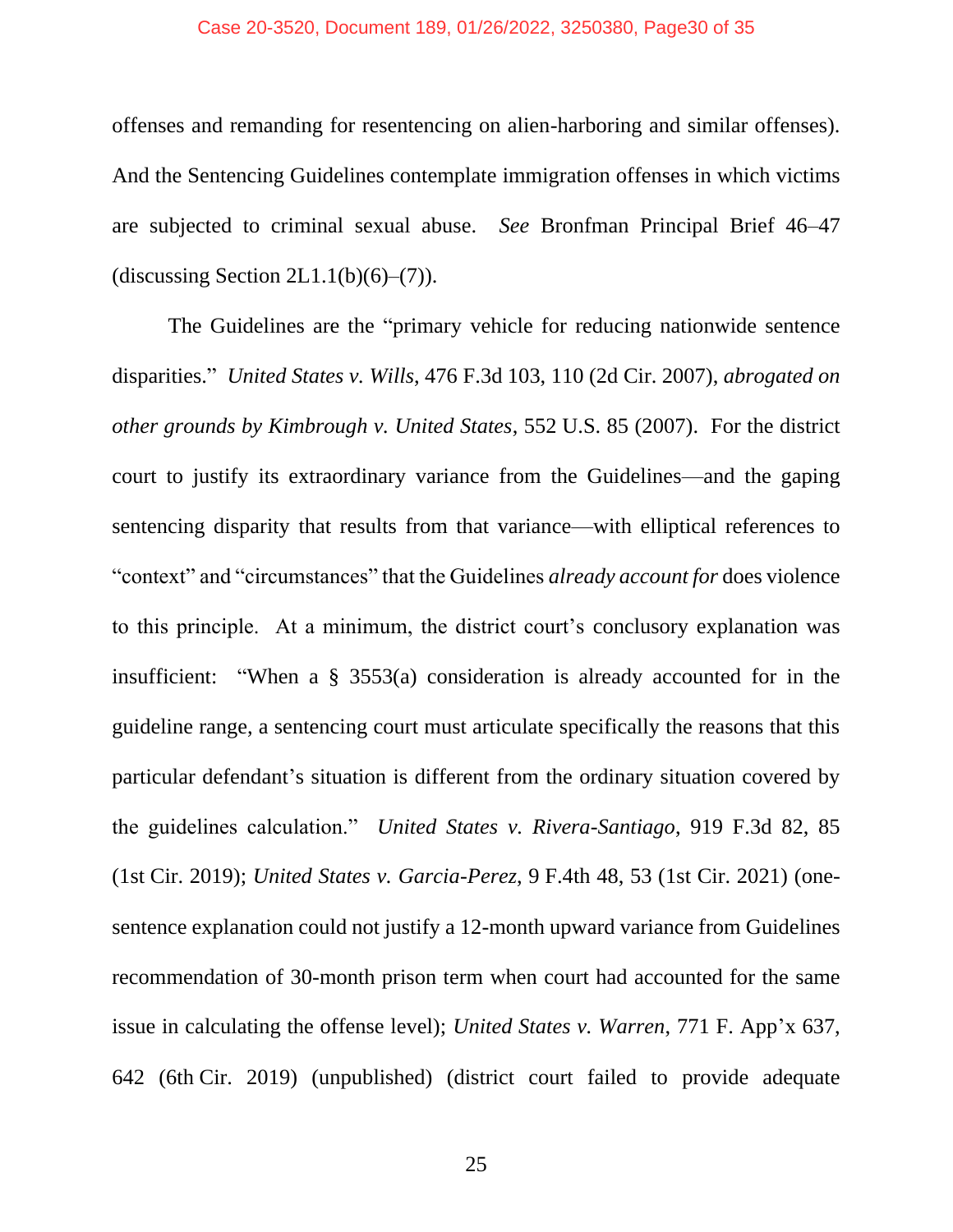#### Case 20-3520, Document 189, 01/26/2022, 3250380, Page31 of 35

explanation for "extreme variance"—double the Guidelines recommendation when it relied on factors that "the Guidelines already account for").

Nor does the government dispute that Ms. Bronfman's sentence is an extreme outlier compared to every relevant benchmark. *See* Bronfman Principal Brief 27– 28; *see also* A194–206 (Ms. Bronfman's sentencing memorandum discussing relevant sentencing data). The government suggests that "the analysis that Bronfman claims to have done" in her principal brief "may not be possible," Government Brief 137 n.23, yet in the *10 months* the government had to respond to Ms. Bronfman's brief, it never asked counsel to clarify the basis for the analysis. Its belated complaint about lack of transparency smacks of gamesmanship. In any event, Ms. Bronfman has moved to supplement the record to include the analysis, *see* Dkt. No. 183, so the Court can judge the data and the disparity for itself.

The government also takes umbrage at Ms. Bronfman's comparison of her sentence to her codefendants', arguing vociferously that sentencing courts need not consider sentencing disparities among codefendants and that "[t]his settled understanding of § 3553(a)(6) is fatal to Bronfman's argument." Government Brief 153–54. But when a sentencing court "opts to compare the relative culpability of co-defendants" during sentencing, its reasoning must be consistently and logically applied. *United States v. Mumuni*, 946 F.3d 97, 111 (2d Cir. 2019); *United States v. Esso*, 486 F. App'x 200, 202 (2d Cir. 2012) (summary order); Bronfman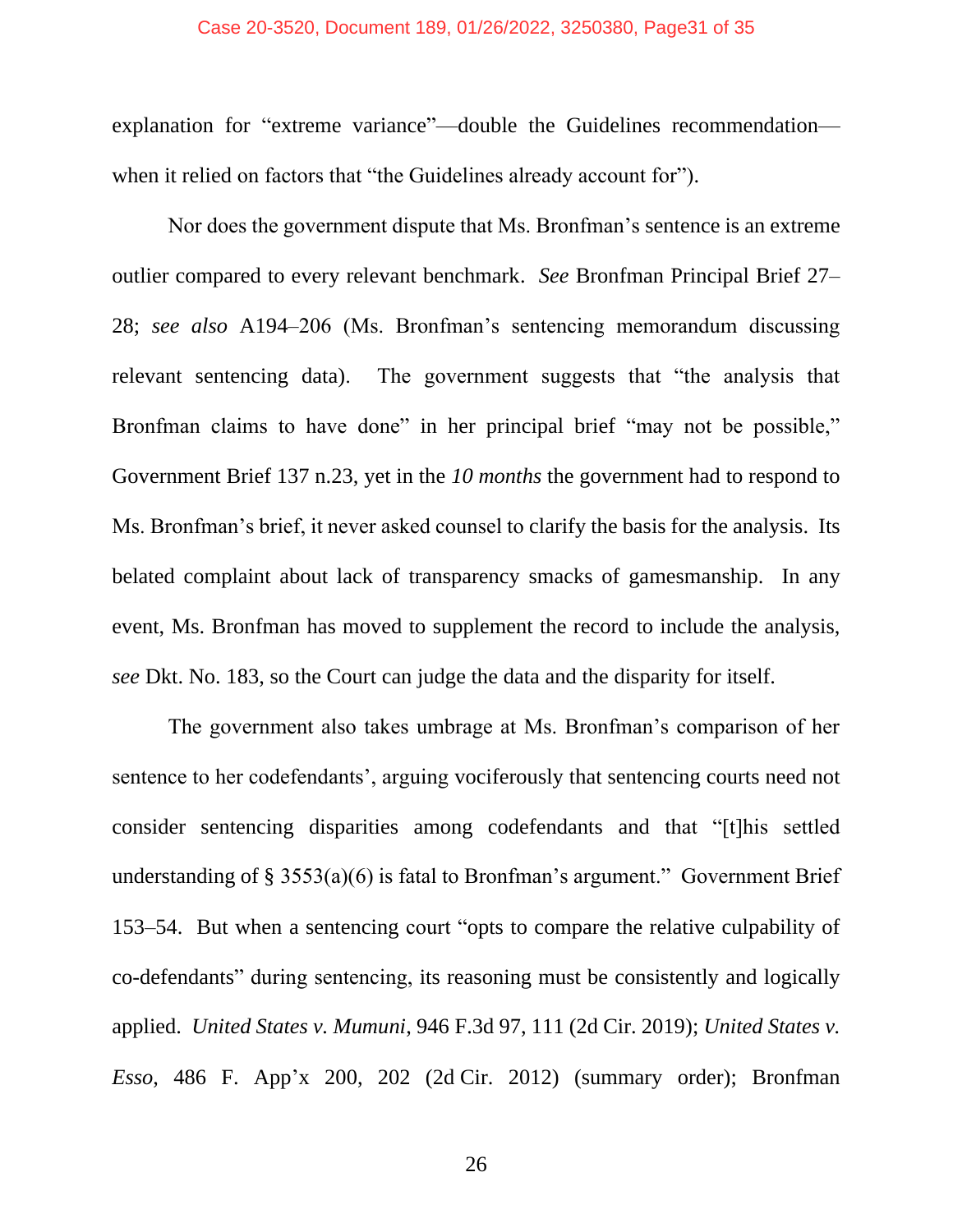Supplemental Principal Brief 7–8, 10–11 (collecting cases). The court may not "selectively rely" on mitigating or aggravating factors in sentencing one defendant while ignoring them in sentencing a codefendant. *Mumuni*, 946 F.3d at 113–14.

The government does not dispute that the district court opted to compare the relative culpability of Ms. Bronfman and her codefendants. Nor could it. (*Compare* SPA125 ("Ms. Bronfman's allegiance to Raniere shines through time and again.") *with* SBA75–76 ("In contrast to other individuals who have remained deferential to Mr. Raniere, even as the artifice of his virtues crumbled, you [Allison Mack] have begun the hard work of unravelling the lies and grappling with your culpability and the consequences of your behavior.").)

Nor can the government explain why the district court's justification for imposing a far more punitive sentence on Ms. Bronfman than on her far more culpable codefendants stands up to scrutiny. The district court's explanations were neither consistent nor logical. For example, the government offers no reason why the district court's belief that Mr. Raniere coerces, manipulates, and victimizes women who are close to him is a mitigating factor for Allison Mack, Lauren Salzman, and Kathy Russell (SBA75, 117, 145), but not Clare Bronfman. Nor does the government dispute that Ms. Mack's and Ms. Salzman's racketeering crimes eclipse anything Ms. Bronfman did. And it has no adequate response to the fact that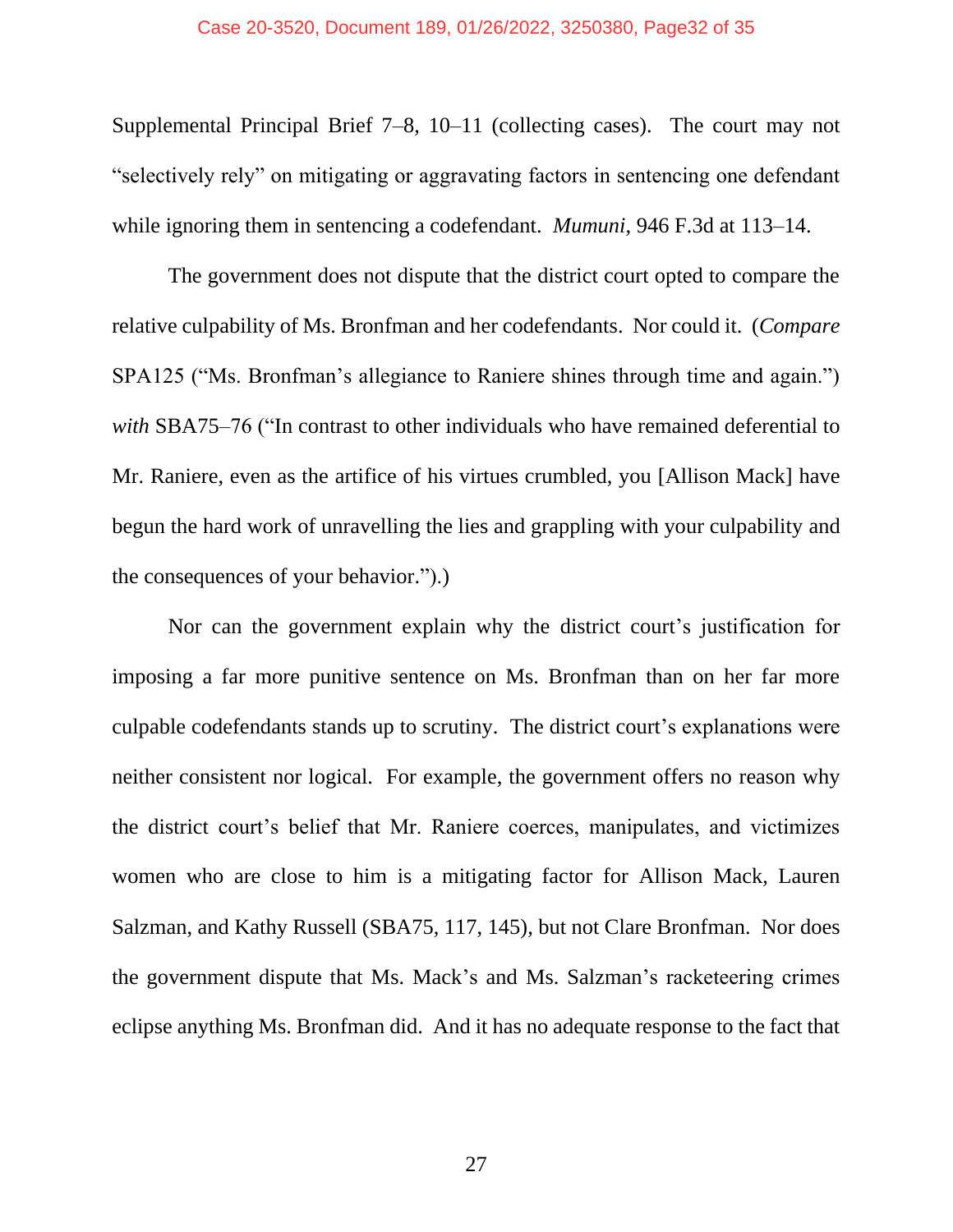#### Case 20-3520, Document 189, 01/26/2022, 3250380, Page33 of 35

Ms. Russell, whose conduct parallels Ms. Bronfman's, and who also did not cooperate, nevertheless received a non-Guidelines, nonincarceratory sentence.

There is no dispute that there is a massive disparity between Ms. Bronfman's 81-month prison sentence and both the sentences imposed on other defendants convicted of the same crimes, and the sentences imposed on other defendants in this case. The district court offered no logical reason why such a disparity was warranted. Nor does the government. This violates Section 3553(a)(6) and is an independent procedural error requiring vacatur of Ms. Bronfman's sentence and remand for resentencing. *Esso*, 486 F. App'x at 203 (vacating and remanding in light of district court's failure to explain sentencing disparity); *United States v. Harper*, 374 F. App'x 124, 129 (2d Cir. 2010) (summary order) (vacating and remanding because "on this record, we cannot be certain that the District Court properly considered the need to avoid unwarranted sentence disparities as required by 18 U.S.C. § 3553(a)(6)").

And this was hardly the only procedural error the district court committed in sentencing Ms. Bronfman. The court based Ms. Bronfman's sentence on a clearly erroneous finding that her "blindness" to "Raniere's abhorrent conduct … and the sex trafficking that occurred within the Nxivm community" was "willful and cultivated." It denied Ms. Bronfman a fair opportunity to rebut that finding. And it offered other ill-conceived and unsupported justifications for the sentence. Each of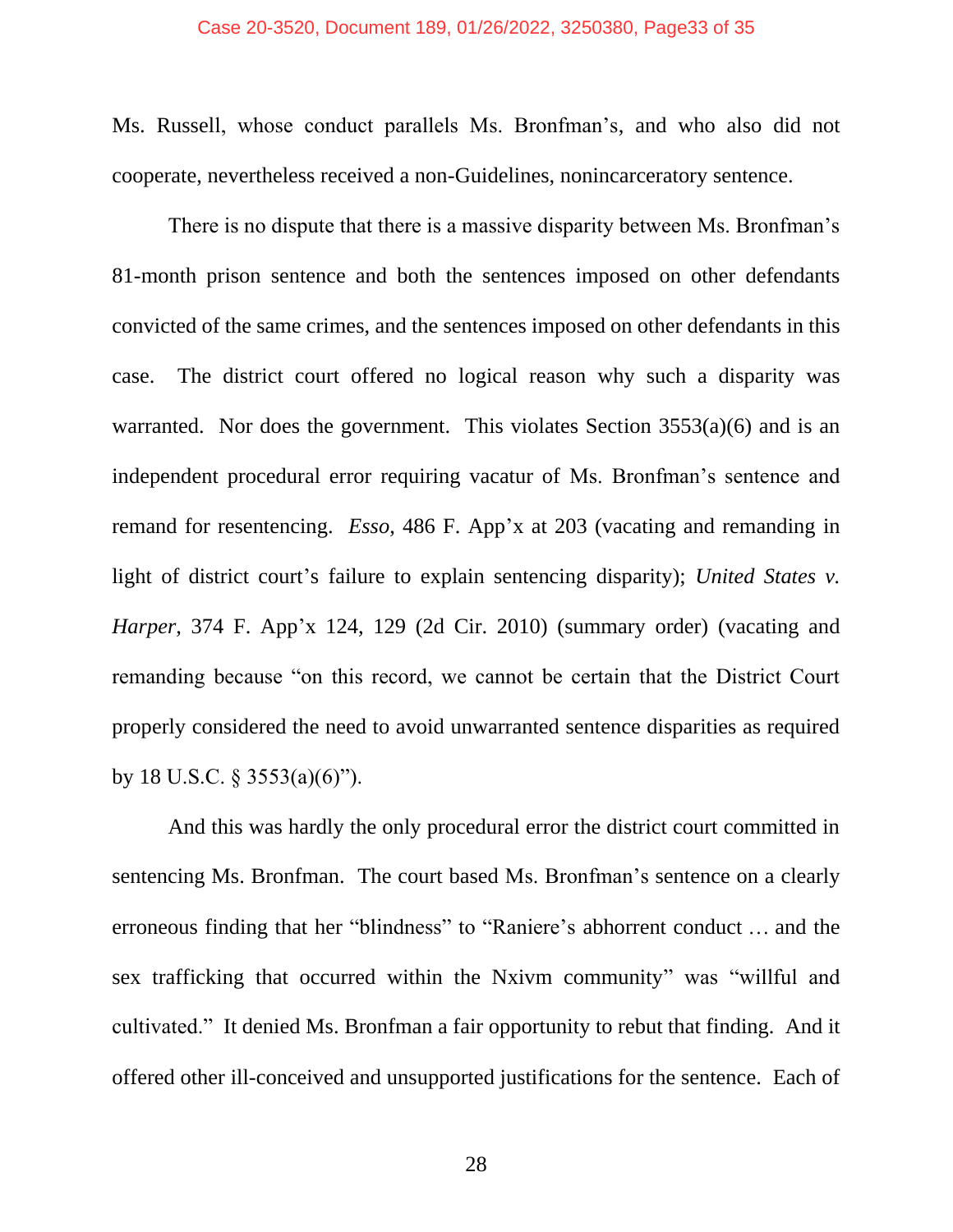these errors, as well as the alarming unwarranted sentencing disparity, violates Ms. Bronfman's rights and constitutes reversible procedural error. Taken together, they leave no doubt that Ms. Bronfman is entitled to resentencing.

### **CONCLUSION**

<span id="page-33-0"></span>The Court should vacate Ms. Bronfman's sentence and remand for resentencing.

Dated: New York, New York January 26, 2022

Respectfully submitted,

/s/ Daniel R. Koffmann Daniel R. Koffmann QUINN EMANUEL URQUHART & SULLIVAN, LLP 51 Madison Avenue, 22nd Floor New York, New York Tel: (212) 849-7000 danielkoffmann@quinnemanuel.com

Ronald S. Sullivan, Jr. RONALD SULLIVAN LAW PLLC 1300 I Street NW, Suite 400E Washington, D.C. 20005 Tel: (202) 935-4347 rsullivan@ronaldsullivanlaw.com

*Attorneys for Defendant-Appellant Clare Bronfman*